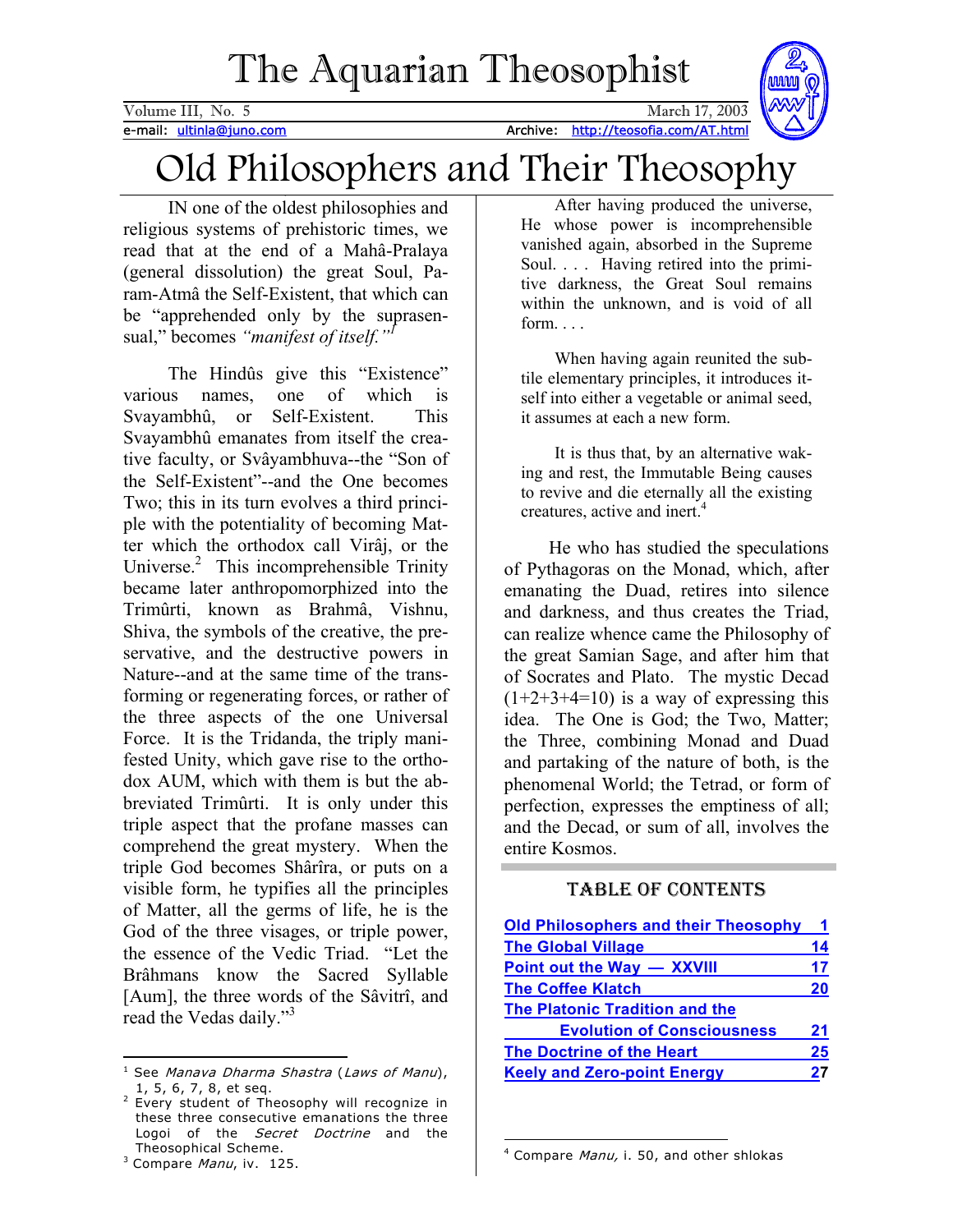Let us see how the Brâhmanical ideas tally with the pre-Christian Pagan Philosophies and with Christianity itself. It is with the Platonic Philosophy, the most elaborate compend of the abstruse systems of ancient India, that we begin

Although twenty-two and a half centuries have elapsed since the death of Plato, the great minds of the world are still occupied with his writings. He was, in the fullest sense of the word, the world's interpreter. And the greatest Philosopher of the pre-Christian era faithfully mirrored in his works the spiritualism of the Vedic Philosophers, who lived thousands of years before himself, with its metaphysical expression. Vyâsa, Jaimini, Kapila, Patanjali, and may others, will be found to have transmitted their indelible imprint through the intervening centuries, by means of Pythagoras, upon Plato and his school. Thus is warranted the inference that to Plato and the ancient Hindu Sages the same wisdom was alike revealed. And so surviving the shock of time, what can this wisdom be but divine and eternal?

Plato taught of justice as subsisting in the soul and as being the greatest good of its possessor. Plato could not accept a Philosophy destitute of spiritual aspirations; with him the two were at one. For the old Grecian Sage there was a single object of attainment: REAL KNOWL-EDGE. He considered those only to be genuine Philosophers, or students of truth, who possess the knowledge of the reallyexisting, in opposition to mere objects of perception; of the always-existing, in opposition to the transitory; and of that which exists permanently, in opposition to that which waxes, wanes, and is alternately developed and destroyed.

Beyond all finite existences and secondary causes, all laws, ideas, and principles, there is an INTELLIGENCE or Mind [ $N$  $\sigma$  $\dot{\bm{v}}$ s *Nous*, the Spirit] the first principle of all principles, the Supreme Idea on which all other ideas are grounded; the

ultimate substance from which all things derive their being and essence, the first and efficient Cause of all the order, and harmony, and beauty, and excellency, and goodness, which pervade the universe- who is called, by way of preëminence and excellence, the Supreme Good, the God ( $\delta \theta$ εός), "the God over all"<sup>1</sup> ( $\delta \epsilon \dot{\theta}$  $\pi$ âσι θεός.)

It is not difficult for a Theosophist to recognize in this "God" (a) the UNIVER-SAL MIND in its cosmic aspect; and (b) **the Higher Ego** in man in its microcosmic. For, as Plato says, He is not the truth nor the intelligence, "but the Father of it"; i.e., **the "Father" of the Lower Manas**, our personal "brain-mind," which depends for its manifestations on the organs of sense. Though this eternal essence of things may not be perceptible by our physical senses, it may be apprehended by the mind of those who are not wilfully obtuse.<sup>2</sup> We find Plato stating distinctly that everything visible was created or evolved out of the invisible and eternal WILL, and after its fashion. Our Heaven — he says — was produced according to the eternal pattern of the "Ideal World," contained, like everything else, in the dodecahedron, the geometrical model used by the Deity.<sup>[3](#page-1-2)</sup> With Plato, the Primal Being is an emanation of the Demiurgic Mind (Nous), which contains within itself from eternity the "Idea" of the "to-be-created world," and this Idea it produces out of itself. $4$  The laws of Nature are the established relations of this Idea to the forms of its manifestations. … With Plato and his disciples, as with us, the lower types were but the concrete images of the higher abstract types. The Spirit, which is immortal, has an arithmetical, as the body has a geometrical,

<span id="page-1-2"></span><sup>3</sup> Compare *Timaeus Locrius*, p. 97.

<span id="page-1-0"></span> 1 Cocker, Christianity and Greek Philosophy, xi. 377.

<span id="page-1-1"></span><sup>&</sup>lt;sup>2</sup> This "God" is the Universal Mind, Alaya, the source from which the "God" in each one of us has emanated.

<span id="page-1-3"></span><sup>4</sup> See Movers' Explanations, p. 268.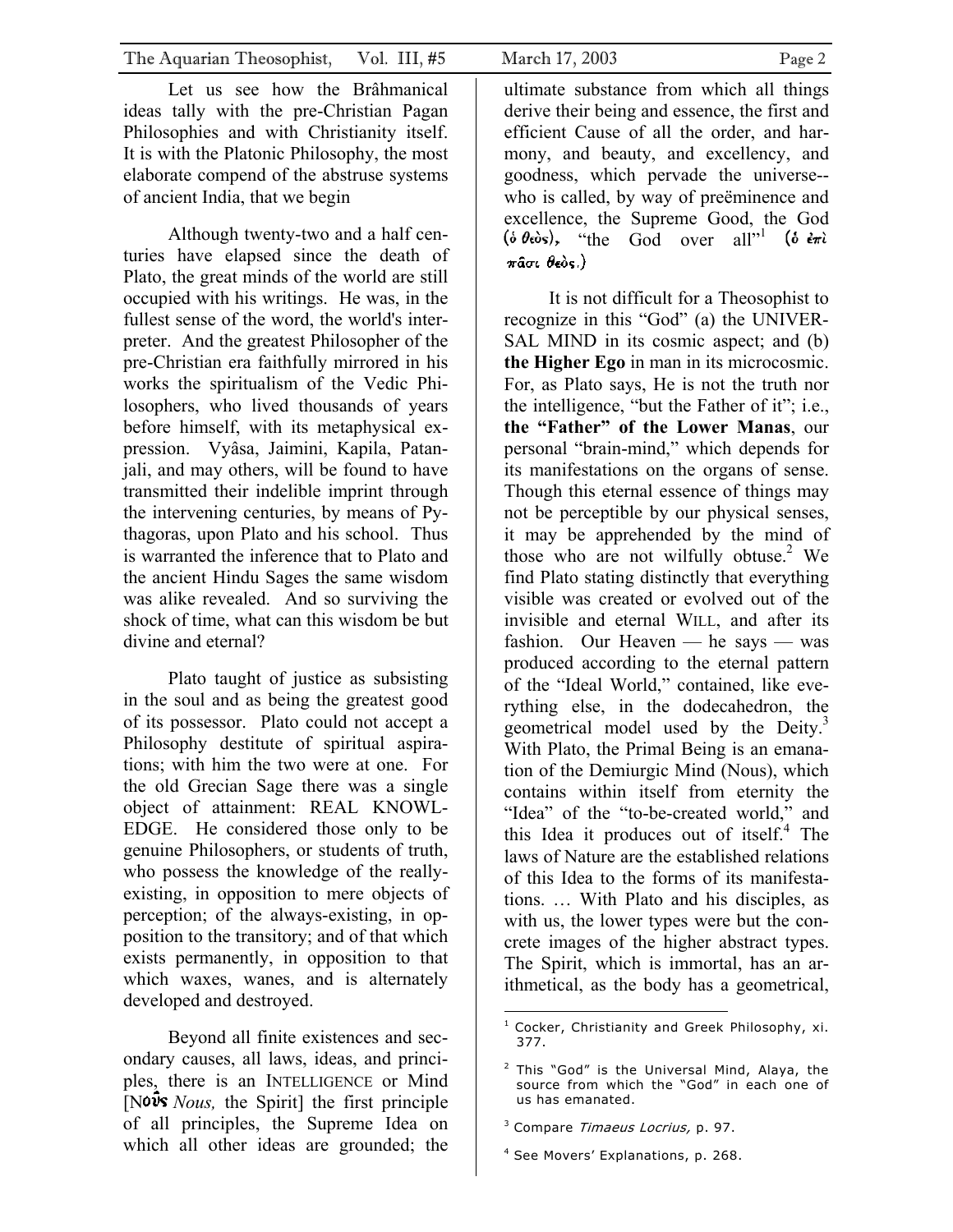beginning. This beginning, as the reflection of the great universal Archæus, is selfmoving, and from the centre diffuses itself over the whole body of the microcosm.

Almost a century separated Plato from Pythagoras, $\frac{1}{s}$  so that they could not have been acquainted with each other. But both were Initiates, and therefore it is not surprising to find that both teach the same doctrine concerning the Universal Soul. Pythagoras taught his disciples that God is the Universal Mind diffused through all things, and that this Mind by the sole virtue of its universal sameness could be communicated from one object to another, and be made to create all things by the sole will-power of man. With the ancient Greeks, too, Kurios was the God-Mind (Nous). "Now, Koros (Kurios) signifies the pure and unmixed nature of intellect — wisdom," says Plato in the Cratylus. Thus we find all the great philosophers, from Pythagoras through Timæus of Locris and Plato down to the Neo-Platonists, deriving the Mind-Soul of man from the Universal Mind-Soul.

Of myths and symbols, Plato declares, in the Gorgias and Phædo, that they were the vehicles of great truths well worth seeking. But commentators are so Little en rapport with the great Philosopher as to be compelled to acknowledge that they are ignorant where ' the doctrinal ends, and the mythical begins" Plato put to flight the popular superstitions concerning magic and dæmons, and developed the exaggerated notions of the time into rational theories and metaphysical conceptions. Perhaps these would not quite stand the inductive method of reasoning established by Aristotle; nevertheless they are satisfactory in the highest degree to those who apprehend the existence of the higher faculty of insight or intuition, as affording a criterion for ascertaining truth. For there are few myths in any religious system but have an

<span id="page-2-0"></span> 1 Pythagoras was born in 580 and Plato in 430 B.C.

historical as well as a scientific foundation. Myths, as Pococke ably expresses it,

Are now proved to be fables, just in proportion as we misunderstand them; truths, in proportion as they were once understood. Our ignorance it is which has made a myth of history; and our ignorance is an Hellenic inheritance, much of it the result of Hellenic vanity. $\frac{210}{ }$ 

Basing all his doctrines upon the presence of the Supreme Mind, Plato taught that the Nous, Spirit, or Rational Soul of man, being "generated by the Divine Father," possessed a nature kindred to, or even homogeneous with, the Divinity, and capable of beholding the eternal realities. This faculty of contemplating reality in a direct and immediate manner belongs to God alone; **the aspiration for this knowledge constitutes what is really meant by Philosophy** — the love of wisdom. The love of truth is inherently the love of good: and predominating over every desire of the soul, purifying it and assimilating it to the divine, thus governing every act of the individual, it **raises man to a participation and communion with Divinity,** and restores him to the likeness of God. Says Plato in the *Theætetus:*

This flight consists in becoming like God, and this assimilation is the becoming just and holy with wisdom.

The basis of this assimilation is always asserted to be the preexistence of the Spirit or Nous. In the allegory of the chariot and winged steeds, given in the Phædrus, he represents the psychical nature as composite or two-fold; the thumos, or epithumetic part, formed from the substances of the world of phenomena; and the thumoeides ( $\theta$ <sub>*v*</sub> $\theta$ <sup>o</sup> $\theta$ <sub>*s*</sub> $\theta$ </sub> $\theta$ <sub>*s*</sub> $\theta$ <sub>*s*</sub> $\theta$ <sub>*s*</sub> $\theta$ <sub>*s*</sub> $\theta$ <sub>*f*</sub> $\theta$ </sub> $\theta$ <sub>*s*</sub> $\theta$ <sup>*f*</sup> $\theta$ </sup>*s* $\theta$ *f* $\theta$ which is linked to the eternal world. The present earth-life is a fall and a punishment. The Soul dwells in "the grave which we call the body," and in its incorporate state, and previous to the discipline of edu-

<span id="page-2-1"></span><sup>&</sup>lt;sup>2</sup> India in Greece, Preface, p. ix.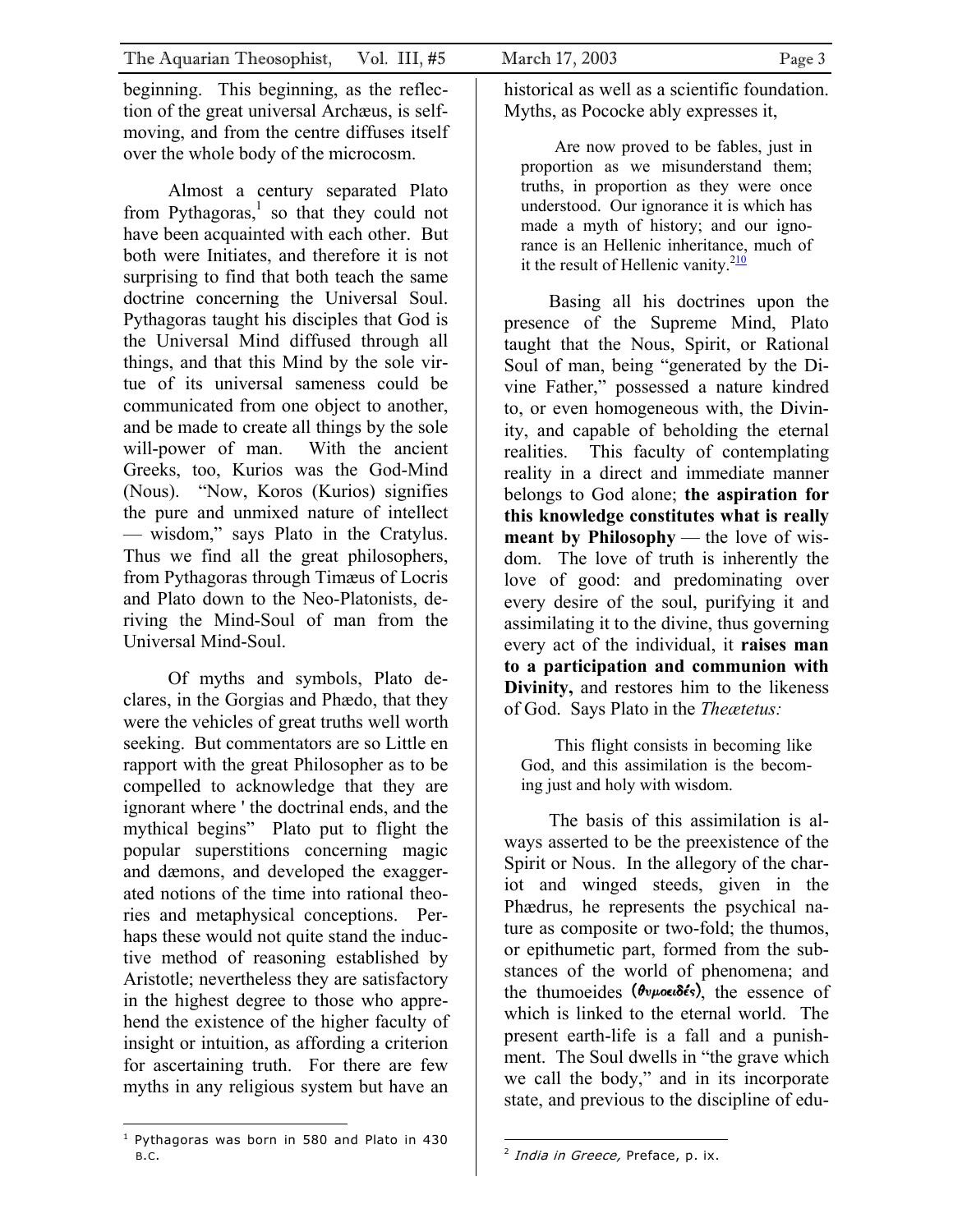cation, the noëtic or spiritual element is "asleep" Life is thus a dream, rather than a reality. Like the captives in the subterranean cave, described in the Republic, our backs being turned to the light, we perceive only the shadows of objects, and think them the actual realities. Is not this the idea of Mâyâ, or the illusion of the senses in physical life, which is so marked a feature in the Hindû Philosophy? But these shadows, if we have not given ourselves up absolutely to the sensuous nature, arouse in us the reminiscence of that higher world that we once inhabited.

The interior spirit has some dim and shadowy recollection of its antenatal state of bliss, and some instinctive and proleptic yearnings for its return.

It is the province of the discipline of Philosophy to disenthral the Soul from the bondage of sense, and to raise it into the empyrean of pure thought, to the vision of eternal truth, goodness, and beauty, thus uniting it to Spirit.

The soul cannot come into the form of a man if it has never seen the truth. This is a recollection of those things which our soul formerly saw when journeying with Deity, despising the things which we now say are, and looking up to that which really is. Wherefore the nous, or spirit, of the Philosopher [or student of the higher truth] alone is furnished with wings; because he, to the best of his ability, keeps these things in mind, of which the contemplation renders even Deity itself divine. By making the right use of these things remembered from the former life, by constantly perfecting himself in the perfect mysteries, a man becomes truly perfect — an initiate into the diviner wisdom.

The Philosophy of Plato, we are assured by Porphyry of the Neoplatonic School, was taught and illustrated in the MYSTERIES.<sup>[1](#page-3-0)</sup> Many have questioned and even denied this; and Lobeck, in his Aglaophomus, has gone to the extreme of representing the sacred festivals as little more than an empty show to captivate the imagination. As though Athens and Greece would for twenty centuries and more have repaired every fifth year to Eleusis to witness a solemn religious farce! Augustine, the Bishop of Hippo, declares that the doctrines of the Alexandrian Platonists were the original Esoteric doctrines of the first followers of Plato, and describes Plotinus as a Plato reïncarnated. He also explains the motives of the great Philosopher for veiling the interior sense of what he taught.

Hence we may understand why the sublimer scenes in the Mysteries were always in the night. The life of the interior Spirit is the death of the external nature; and the night of the physical world denotes the day of the spiritual. Dionysus, the night-sun, is, therefore, worshipped rather than Helios, orb of day. In the Mysteries were symbolized the preëxistent condition of the Spirit and Soul, and the lapse of the latter into earth-life and Hades, the miseries of that life, the purification of the Soul,

<span id="page-3-0"></span> 1 "The accusations of atheism, the introducing of foreign deities, and corrupting of the Athenian youth, which were made against Socra-

tes, afforded ample justification for Plato to conceal the arcane preaching of his doctrines. Doubtless the peculiar diction or 'jargon' of the alchemists was employed for a like purpose. The dungeon, the rack, and the faggot were employed without scruple by Christians of every shade, the Roman Catholics especially, against all who taught even natural science contrary to the theories entertained by the Church. Pope Gregory the Great even inhibited the grammatical use of Latin as heathenish. The offence of Socrates consisted in unfolding to his disciples the arcane doctrine concerning the gods, which was taught in the Mysteries and was a capital crime. He was also charged by Aristophanes with introducing the new god Dinos into the republic as the demiurgos or artificer, and the lord of the solar universe. The Heliocentric system was also a doctrine of the Mysteries; and hence, when Aristarchus, the Pythagorean taught it openly, Cleanthes declared that the Greeks ought to have called him to account and condemned him for blasphemy against the gods" But Socrates had never been initiated, and hence divulged nothing which had ever been imparted to him.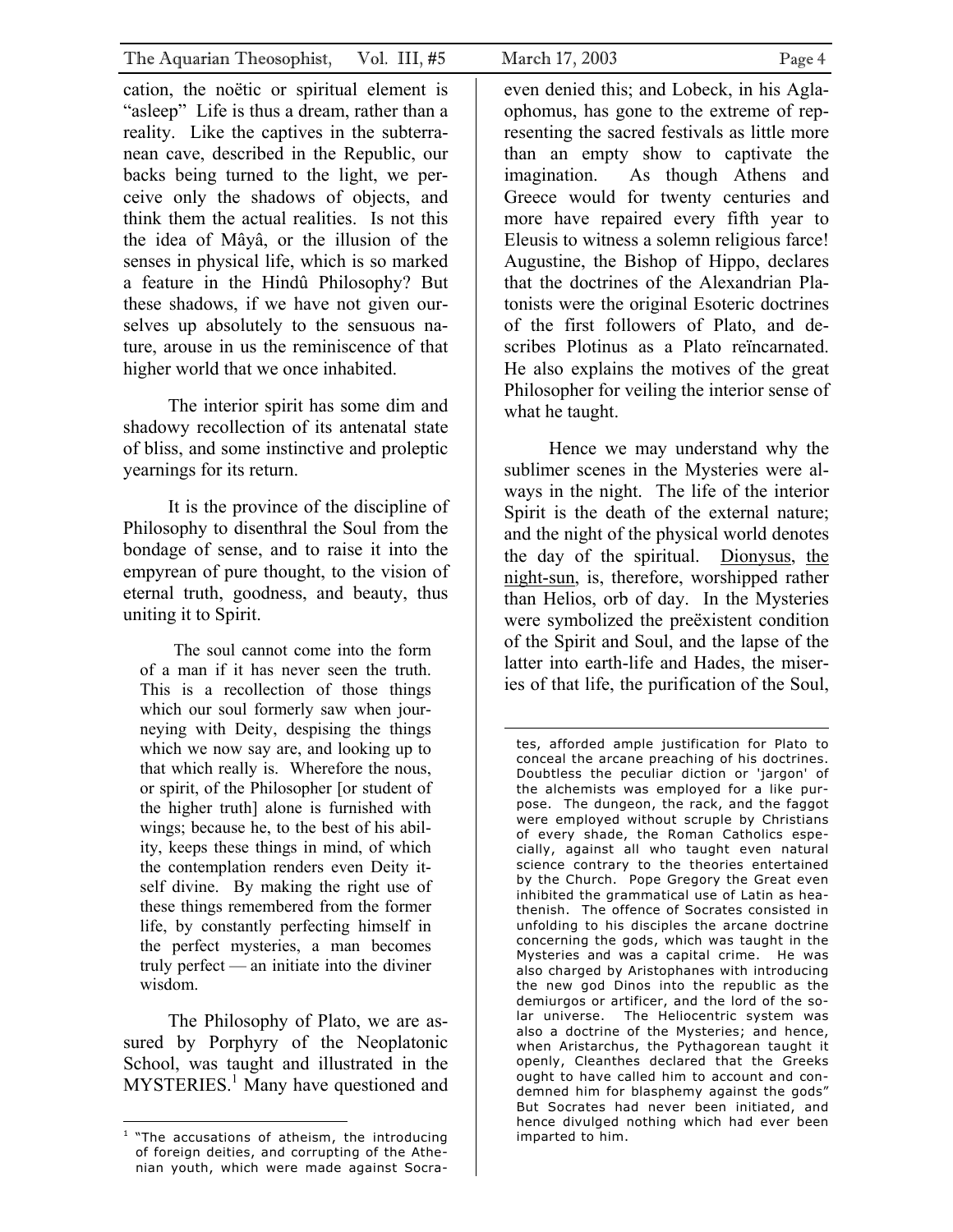and its restoration to divine bliss, or reunion with Spirit. Theon, of Smyrna, aptly compares the philosophical discipline to the mystic rites, and his views may be summarized from Taylor as follows:

Philosophy may he called the initiation into the true arcana, and the instruction in the genuine Mysteries. There are five parts of this initiation:

- I. the previous purification;
- II. the admission to participation in the arcane rites;
- III. the epoptic revelation;
- IV. the investiture or enthroning;
- V. the fifth, which is produced from all these, is friendship and interior communion with God, and the enjoyment of that felicity which arises from intimate converse with divine beings. . . .

Plato denominates the epopteia, or personal view the perfect contemplation of things which are apprehended intuitively, absolute truths and ideas. He also considers the binding of the head and crowning as analogous to the **authority which anyone receives from his instructors, of leading others into the same contemplation.** The fifth gradation is the most perfect felicity arising from hence, and, according to Plato an assimilation to divinity as far as is possible to human be $ins<sup>1</sup>$ 

Such is Platonism. "Out of Plato," says Ralph Waldo Emerson, "come all things that are still written and debated among men of thought. He absorbed the learning of his time — that of Greece from Philolaus to Socrates; then that of Pythagoras in Italy; then what he could procure from Egypt and the East. He was so broad that all Philosophy, European and Asiatic, was in his doctrines; and to culture and contemplation he added the nature and qualities of the poet.

The followers of Plato generally adhered strictly to his psychological theories. Several, however, like Xenocrates, ventured into bolder speculations. Speusippus, the nephew and successor of the great Philosopher, was the author of the Numerical Analysis, a treatise on the Pythagorean Numbers. Some of his speculations are not found in the written Dialogues; but as he was a listener to the unwritten lectures of Plato, the judgment of Enfield is doubtless correct, that he did not differ from his Master. Though not named, he was evidently the antagonist whom Aristotle criticized, when professing to cite the argument of Plato against the doctrine of Pythagoras, that all things were in themselves numbers, or rather, inseparable from the idea of numbers. He especially endeavoured to show that the Platonic doctrine of ideas differed essentially from the Pythagorean, in that it presupposed numbers and magnitude to exist apart from things. He also asserted that Plato taught that there could be no real knowledge, if the object of that knowledge was not carried beyond or above the sensible.

But Aristotle was no trustworthy witness. He misrepresented Plato, and he almost caricatured the doctrines of Pythagoras. There is a canon of interpretation, which should guide us in our examination of every philosophical opinion: "The human mind has, under the necessary operation of its own laws, been compelled to entertain the same fundamental ideas, and the human heart to cherish the same feelings in all ages." It is certain that Pythagoras awakened the deepest intellectual sympathy of his age, and that his doctrines exerted a powerful influence upon the mind of Plato. His cardinal idea was that there existed a **permanent principle of unity** beneath the forms, changes, and other phenomena of the universe. Plato declared that the final cause was the Supreme Goodness--rò ayabov.

<span id="page-4-0"></span> 1 Thomas Taylor, Eleusinian and Bacchic Mysteries, p.47.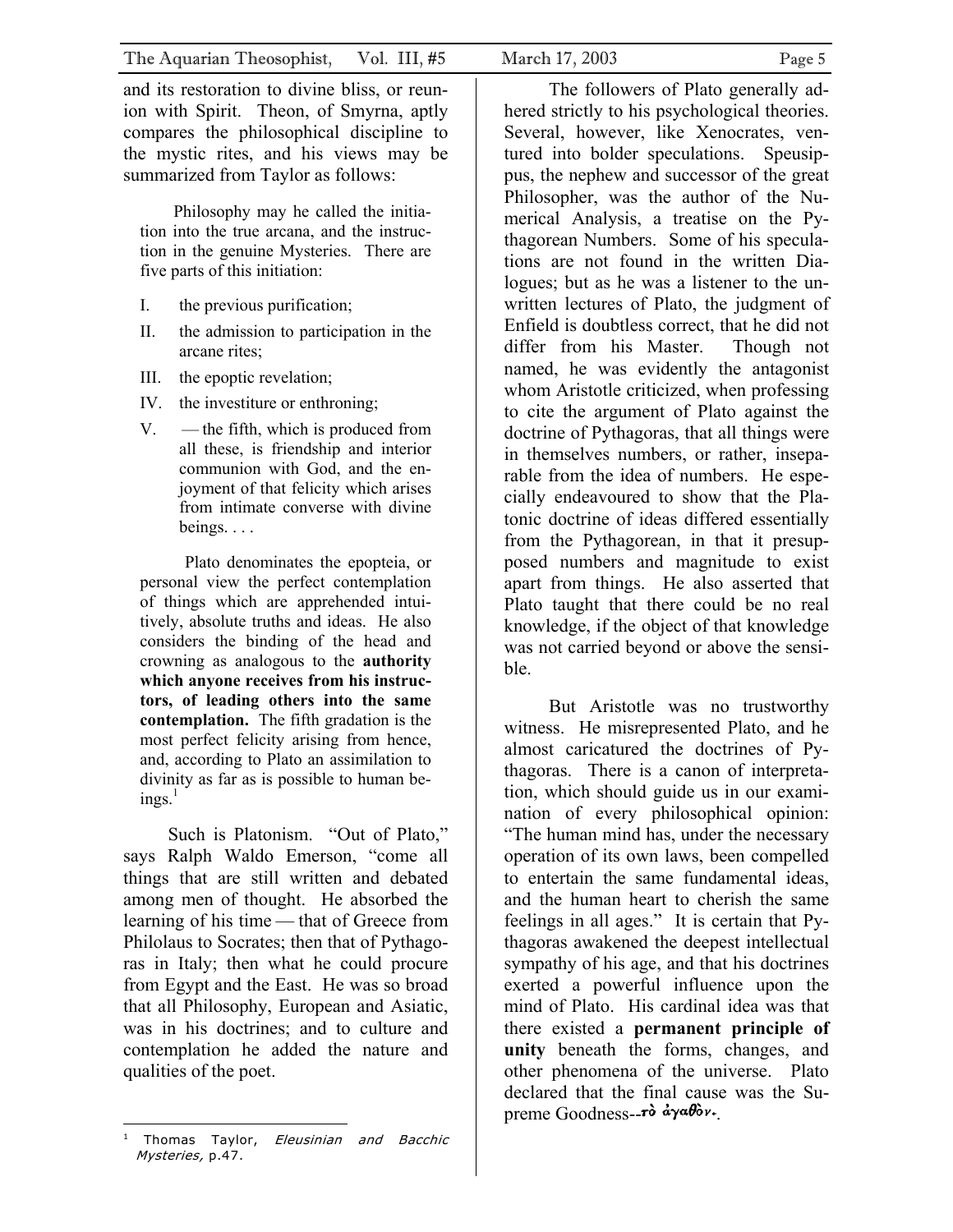"Ideas are objects of pure conception for the human reason, and they are attrib-utes of the Divine Reason."<sup>[1](#page-5-0)</sup> "God [the Universal Nous or Mind] formed things as they first arose according to forms and numbers." (*Timæus*)

It is recognized by Modern Science that all the higher laws of Nature assume the form of quantitative statement. What is this but a fuller elaboration or more explicit affirmation of the Pythagorean doctrine? Numbers were regarded as the best representations of the laws of harmony which pervade the Kosmos. In Chemistry the doctrine of atoms and the laws of combination are actually, and, as it were, arbitrarily defined by numbers. As Mr. W. Archer Butler has expressed it:

The world is, then, through all its departments, a living arithmetic in its development, a realized geometry in its repose.

The key to the Pythagorean dogmas is the general formula of unity in multiplicity, the One evolving the many and pervading the many. This is the ancient doctrine of emanation in a few words. Even the apostle Paul accepted it as true. "Eg avrov, kai di avrov.

και είς αυτόν τά πάντα" — Out of him and through him and for him all things are — though the pronoun "him" could hardly have been used with regard to the Universal Mind by an Initiate — a "Master Builder."

The greatest ancient Philosophers are accused of shallowness and superficiality of knowledge as to those details in exact Science of which the moderns boast so much; and Plato cannot escape the common fate. Yet, once more his modern critics ought to bear in mind, that the Sodalian Oath of the Initiate into the Mysteries prevented his imparting his knowledge to the world, in so many plain words. As Champollion writes:

Plato is declared by his various commentators to have been utterly ignorant of the anatomy and functions of the human body; to have known nothing of the uses of the nerves for conveying sensations; and to have had nothing better to offer than vain speculations concerning physiological questions. He has simply generalized the divisions of the human body, they say, and given nothing reminding us of anatomical facts. As to his own views on the human frame, the Microcosmos being, in his mind, the image in miniature of the Macrocosmos, they are much too transcendental to obtain the least attention from our exact and materialistic sceptics. The idea of this frame being formed out of triangles, like the universe, seems preposterously ridiculous to several of his translators. …

Plato's method, like that of Geometry, was to descend from universals to particulars. Modem Science vainly seeks a First Cause among the permutations of molecules; but Plato sought and found it amid the majestic sweep of worlds. For him it was enough to know the great scheme of creation and to be able to trace the mightiest movements of the Universe through their changes to their ultimates. The petty details, the observation and classification of which have so taxed and demonstrated the patience of modern Scientists, occupied but little of the attention of the old Philosophers. Hence, while a fifthform boy of an English school can prate more learnedly about the little things of Physical Science than Plato himself, yet, on the other hand, the dullest of Plato's disciples could tell more about great cosmic laws and their mutual relations, and could demonstrate a greater familiarity with and control over the Occult Forces which lie behind them, than the most

It was the dream of his [Plato's] life to write a work and record in it, in full, the doctrines taught by the Egyptian hierophants; he often talked of it, but found himself compelled to abstain on account of the solemn oath.

<span id="page-5-0"></span>  $^1$  *History of Philosophy,* by Cousin, I, p. ix.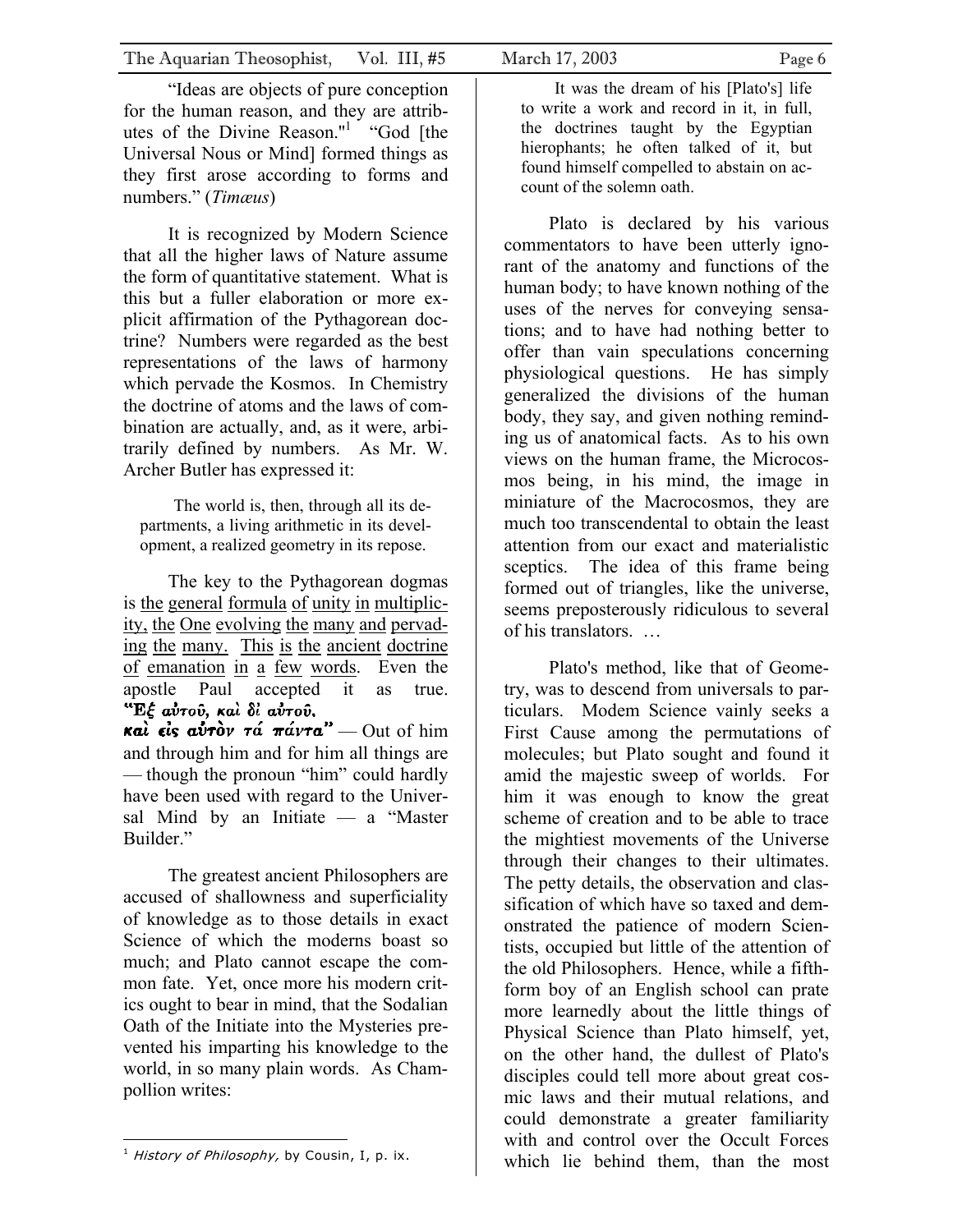learned professor in the most distinguished Academy of our day.

This fact, so little appreciated and never dwelt upon by Plato's translators, accounts for the self-laudation in which we moderns indulge at the expense of that Philosopher and his compeers. Their alleged mistakes in Anatomy and Physiology are magnified to an inordinate extent in order to gratify our self-love, until, in acquiring the idea of our own superior learning, we lose sight of the intellectual splendour which adorns the ages of the past; it is as if one should, in fancy, magnify the solar spots until he should believe the bright luminary to be totally eclipsed.

Every Science having been revealed in the beginning of time by a divine Instructor, became thereby sacred, and capable of being imparted only during the Mysteries of Initiation. No initiated Philosopher, therefore — such as Plato — had the right to reveal it. Once postulate this fact, and the alleged "ignorance" of the ancient Sages and of some initiated classic authors, is explained. …

In short, the Platonic Philosophy was one of order, system, and proportion; it embraced the evolution of worlds and species, the correlation and conservation of energy, the transmutation of material form, the indestructibility of Matter and of Spirit. The position of the Platonists in the latter respect was far in advance of Modern Science, and bound the arch of their philosophical system with a keystone at once perfect and immovable.

Finally few will deny the enormous influence that Plato's views have exercised on the formation and acceptance of the dogmas of Christianity. But Plato's views were those of the Mysteries. The philosophical doctrines taught therein are the prolific source from which sprang all the old exoteric religions, the Old and partially the New Testament included, belonging to the most advanced notions of morality, and religious "revelations" While the literal

meaning was abandoned to the fanaticism of the unreasoning lower classes of society, the higher classes, the majority of which consisted of Initiates, pursued their studies in the solemn silence of the temples, and also their worship of the One God of Heaven.

The speculations of Plato, in the Banquet, on the creation of the primordial men, and the essay on Cosmogony in the Timæus, must be taken allegorically, if we accept them at all. It is this hidden Pythagorean meaning in Timæus, Cratylus and Parmenides, and other trilogies and dialogues, that the Neo-Platonists ventured to expound, as far as the theurgical vow of secrecy would allow them. The Pythagorean doctrine that God is the Universal Mind diffused through all things, and the dogma of the soul's immortality, are the leading features in these apparently incongruous teachings. Plato's piety and the great veneration he felt for the Mysteries, are sufficient warrant that he would not allow his indiscretion to get the better of that deep sense of responsibility which is felt by every Adept. "Constantly perfecting himself in perfect Mysteries, a man in them alone becomes truly perfect," says he in the Phædrus. $\frac{119}{1}$  $\frac{119}{1}$  $\frac{119}{1}$  $\frac{119}{1}$ 

He took no pains to conceal his displeasure that the Mysteries had become less secret than they were in earlier times. Instead of profaning them by putting them within the reach of the multitude, he would have guarded them with jealous care against all but the most earnest and worthy of his disciples. $\frac{20}{20}$  While mentioning the Gods on every page, his "Pantheistic Monism" is unquestionable, for the whole thread of his discourse indicates that by the term "Gods" he means a class of beings far lower in the scale than the One Deity, and **but one grade higher than external man.** 

**<sup>…</sup>** 

*<sup>\* \* \*</sup>* 

<span id="page-6-0"></span><sup>&</sup>lt;sup>1</sup> Cory, *Phaedrus,* i. 328.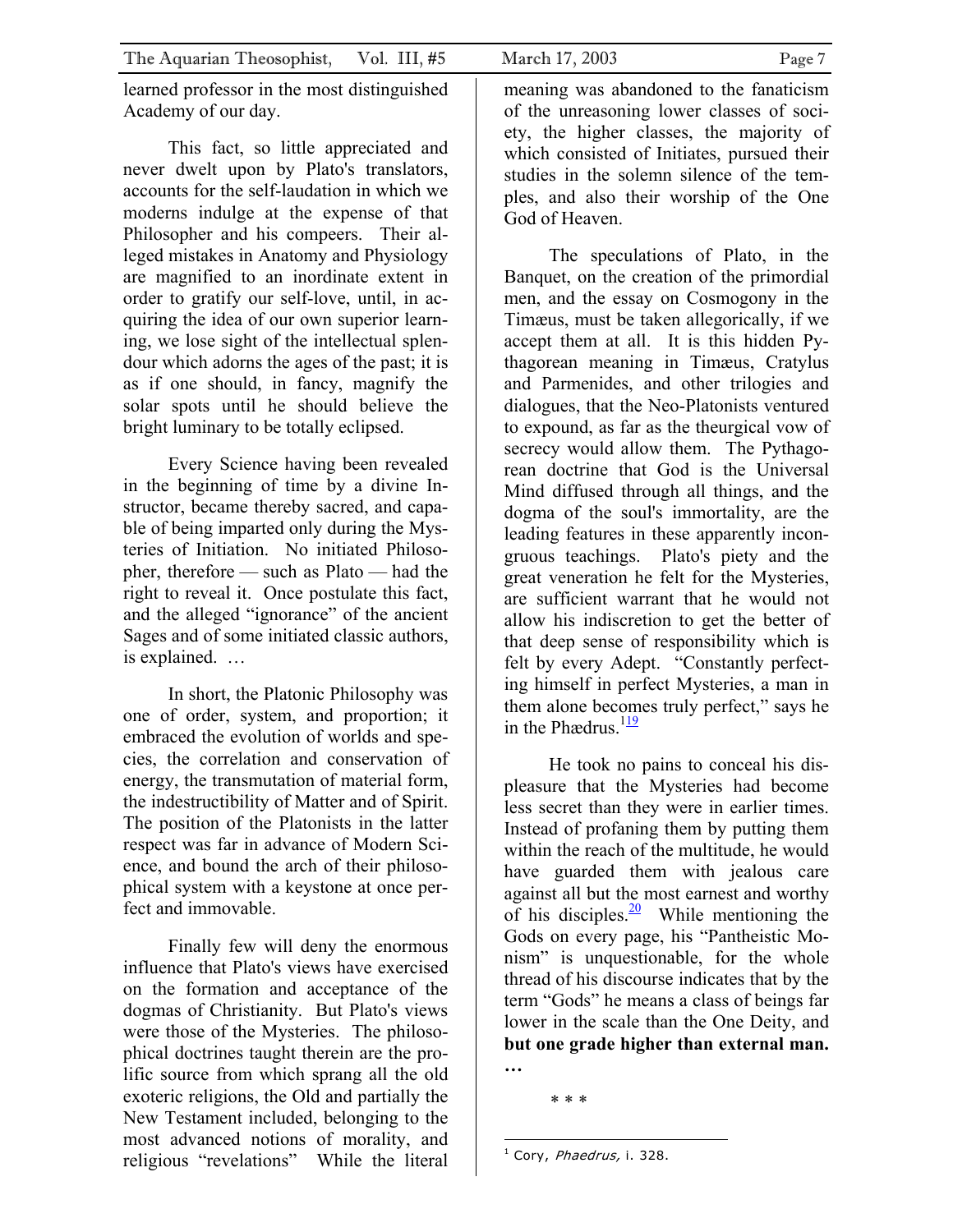This doctrine of the Universal Mind diffused through all things underlies all ancient Philosophies. The tenets of Bodhism, or Wisdom, which can never be better comprehended than when studying the Pythagorean Philosophy — its faithful reflection — are derived from this source, as are the exoteric Hindu religion and early Christianity. The purifying process of reïncarnations — metempsychoses — however grossly anthropomorphized at a later period, must only be regarded as a supplementary doctrine, disfigured by theological sophistry, with the object of getting a firmer hold upon believers through a popular superstition. Neither Gautama Buddha nor Pythagoras, nor yet Plato, intended to teach this purely metaphysical allegory literally. None of them addressed himself to the profane, but only to their own followers and disciples, who knew too much of the symbological element used even during public instruction to fail to understand the meaning of their respective Masters. Thus they were aware that the words metempsychosis and transmigration meant simply reïncarnation from one human body to another, when this teaching concerned a human being; and that every allusion of this or another sage, like Pythagoras, to having been in a previous birth a beast, or of transmigrating after death into an animal, was allegorical and related to **the spiritual states of the human soul.** It is not in the dead letter of the mystic sacred literature that scholars may hope to find the true solution of its metaphysical subtleties. The latter weary the power of thought by the inconceivable profundity of their ratiocination: and the student is never farther from truth than when he believes himself nearest its discovery. The mastery of every doctrine of the perplexing Buddhist and Brâhmanical systems can he attained only by proceeding strictly according to the Pythagorean and Platonic method; from universals down to particulars. The key to them lies in the refined and mystical tenets of the **spiritual influx of divine life.** "Whoever is unacquainted with my law" says Buddha. "and dies in that state, must

return to the earth till he becomes a perfect Samanean. To achieve this object, he must destroy within himself the trinity of Mâyâ. He must extinguish his passions, unite and identify himself with the law [the teaching of the Secret Doctrine], and comprehend the religion of annihilation," *i.e,*. the laws of Matter, and those of Karma and Reïncarnation.

Plato acknowledges man to he the toy of the element of necessity — which is Karma under another name — in appearing in this world of matter. Man is influenced by external causes, and these causes are daimonia, like that of Socrates. Happy is the man physically pure, for if his external soul (astral body, the image of the body) is pure, it will strengthen the second (the lower Manas), or the soul which is termed by him the higher mortal soul, which, though liable to err from its own motives, will always side with reason against the animal proclivities of the body. In other words, the **ray of our Higher Ego, the lower Manas, has its higher light, the reason or rational powers of the Nous, to help it in the struggle with Kâmic desires.** The lusts of man arise in consequence of his perishable material body, so do other diseases, says Plato; but though he regards crimes as involuntary sometimes, for they result, like bodily disease, from external causes, Plato clearly makes a wide distinction between these causes. The Karmic fatalism which he concedes to humanity does not preclude the possibility of avoiding them, for though pain, fear, anger, and other feelings are given to men by necessity,

If they conquered these they would live righteously, and if they were con-quered by them, unrighteously.<sup>[1](#page-7-0)</sup>

The dual man — *i.e.*, one from whom the divine immortal Spirit has departed, leaving but the animal form and the sidereal, Plato's higher mortal soul — is left

<span id="page-7-0"></span> <sup>1</sup> Timaeus. See Prof. Jowett's work.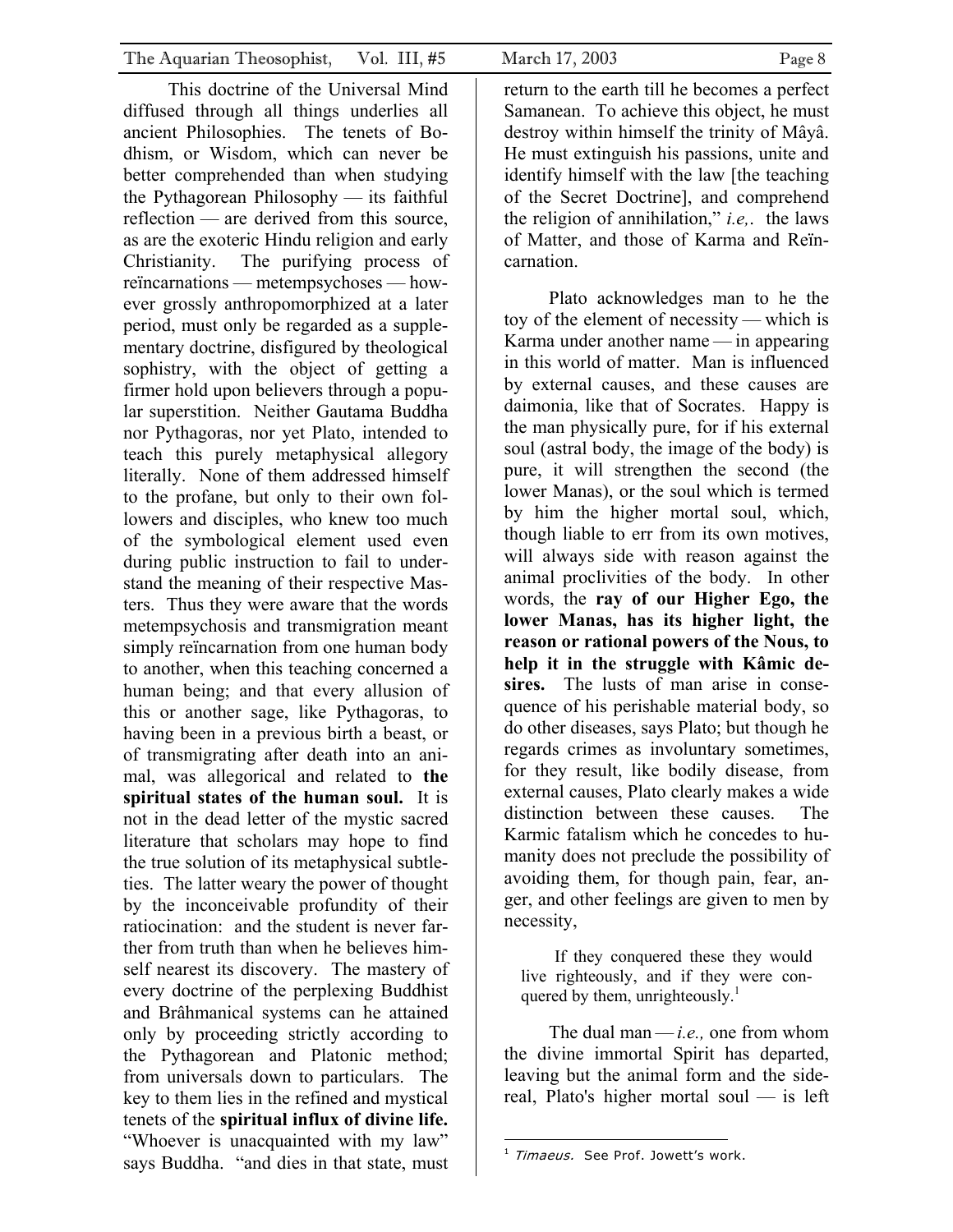merely to his instincts, for he has been conquered by all the evils entailed on matter, $\frac{1}{1}$  $\frac{1}{1}$  $\frac{1}{1}$  hence, he becomes a docile tool in the hands of the Invisibles — beings of sublimated matter, hovering in our atmosphere, and ever ready to inspire those who are **deservedly deserted** by their **immortal counsellor, the Divine Spirit, called by**  Plato "genius."<sup>[2](#page-8-1)</sup> According to this great Philosopher and Initiate, one

Who lived well during his appointed time would return to the habitation of his star, and there have a blessed and suitable existence. But if he failed in attaining this in the second generation he would pass into a woman [become helpless and weak as a woman], and should he not cease from evil in that condition he would be changed into some brute, which resembled him in his evil ways, and would not cease from his toils and transformations [i.e., rebirths or transmigrations], until he followed the original principle of sameness and likeness within him, and overcame, by the help of reason, the latter secretions of turbulent and irrational elements [elementary dæmons] composed of fire and air, and water and earth, and returned to the form of his first and better nature.<sup>[3](#page-8-2)</sup>

These are the teachings of the Secret Doctrine, of the Occult Philosophy. The possibility of man losing, through depravity, his **Higher Ego** was taught in antiquity, and is still taught in the centres of Eastern Occultism. And the above shows quite plainly that Plato believed in Reïncarnation and in Karma just as we do, though his utterances in respect to the subject were in a mythical form.

Socrates, Plato and Pythagoras taught that men have two souls of separate and quite different natures: the one perish-

able — the Astral Soul, or the inner, fluidic body — which must not be confused with the Astral Body or "double"; the other incorruptible and immortal — the Augoeides, or portion of the Divine Spirit — Atmâ-Buddhi: that the mortal or Astral Soul perishes at each gradual change at the threshold of every new sphere, becoming with every transmigration more purified. The Astral Man, intangible and invisible as he may be to our mortal, earthly senses, is still constituted of matter, though sublimated.

The two souls are the dual Manas: the lower, personal "Astral Soul," and the Higher Ego. The former  $-$  a Ray of the latter falling into Matter, that is to say animating man and making of him a thinking, rational being on this plane — having assimilated its most spiritual elements in the divine essence of the reïncarnating Ego, perishes in its personal, material form at each gradual change, as Kâma Rûpa, at the threshold of every new sphere, or Devachan, followed by a new reïncarnation. It perishes, because it fades out in time, all but its intangible, evanescent photography on the astral waves, burnt out by the fierce light which ever changes but never dies; while the incorruptible and the immortal "Spiritual Soul," that which we call Buddhi-Manas and the individual SELF, becomes more purified with every new incarnation. Laden with all IT could save from the personal Soul, it carries it into Devachan, to reward it with ages of peace and bliss.

The Secret Doctrine does not concede immortality to all men alike. It declares with Porphyry that only

Through the highest purity and chastity we shall approach nearer to [our] God, and receive, in the contemplation of Him, the true knowledge and insight.

If the human soul has neglected during its life-time to receive its illumination from its Divine Spirit, our personal God, then it becomes difficult for the gross and

<span id="page-8-0"></span> 1 This is the teaching of Esoteric Philosophy and this tenet was faintly outlined in Isis Unveiled. With Plato the triple man alone is perfect, *i.e.*, one whose Body, Soul, and Spirit are in close

<span id="page-8-1"></span>affinity.<br><sup>2</sup> And by Theosophists the Higher Ego or Buddhi-Manas.<br><sup>3</sup> Plato's *Timaeus.* 

<span id="page-8-2"></span>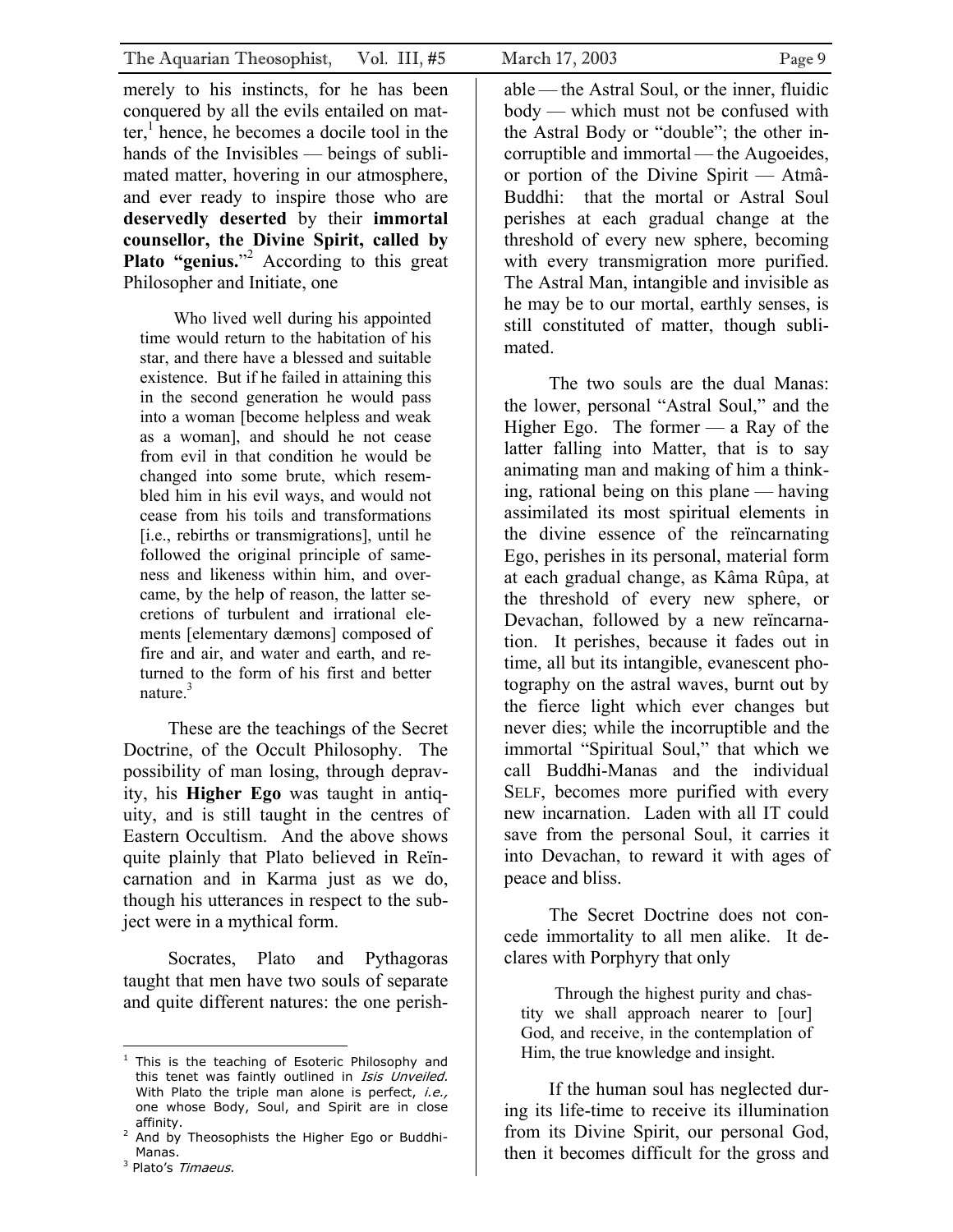sensual man to survive his physical death for a great length of time. No more than the misshapen monster can live long after its physical birth, can the soul, once that it has become too material, exist after its birth into the spiritual world. The viability of the astral form is so feeble, that the particles cannot cohere firmly when once it is slipped out of the unyielding capsule of the external body. Its particles, gradually obeying the disorganizing attraction of universal space, finally fly asunder beyond the possibility of reäggregation. Upon the occurrence of such a catastrophe, the personal individual ceases to exist; his glorious Augoeides, the immortal SELF, has left him for Devachan, whither the Kâma Rûpa cannot follow. During the intermediary period between bodily death and the disintegration of the astral form, the latter, bound by magnetic attraction to its ghastly corpse, prowls about and sucks vitality from susceptible victims. The man having shut out of himself every ray of the divine light, is lost in darkness, and, therefore, clings to the earth and the earthy.

No Astral Soul, even that of a pure, good and virtuous man, is immortal in the strictest sense: "from elements it was formed — to elements it must return" Only, while the soul of the wicked vanishes, and is absorbed without redemption — *i.e.*, the dead man has impressed nothing of himself on the Spirit-Ego — that of every other person, even moderately pure, **simply changes its ethereal particles for still more ethereal ones.** While there remains in it a spark of the Divine, the personal Ego cannot die entirely, as his most spiritual thoughts and aspirations, his "good deeds," the efflorescence of his "Iam-ship," so to speak, is now at one with his immortal Parent. Says Proclus:

After death the soul [the spirit] continueth to linger in the aërial body [astral form], till it is entirely purified from all angry and voluptuous passions . . . then doth it put off by a second dying the aërial body as it did the earthly one. Whereupon, the ancients say that there is a celestial body always joined with the soul, which is immortal, luminous, and starlike.

Between Pantheism and Fetichism, we have been repeatedly told, there is but an insignificant step. Plato was a Monotheist, it is asserted. In one sense, he was that, most assuredly; but his Monotheism never led him to the worship of one personal God, but to that of a **Universal Principle** and to the fundamental idea that the absolutely immutable or unchangeable Existence alone, really is, all the finite existences and change being only appearance, *i.e.*,  $M \hat{a} \gamma \hat{a}$ . His Being was noumenal, not phenomenal. If Heracleitus postulates a World-Consciousness, or Universal Mind; and Parmenides an unchangeable Being, in the identity of the universal and individual thought; and the Pythagoreans, along with Philolaus, discover true Knowledge (which is Wisdom or Deity) in our consciousness of the unchangeable relations between number and measure — an idea disfigured later by the Sophists — it is Plato who expresses this idea the most intelligibly. While the vague definition of some philosophers about the Ever-Becoming is but too apt to lead one inclined to argumentation into hopeless Materialism, the divine Being of some others suggests as unphilosophical an anthropomorphism. Instead of separating the two, Plato shows us the logical necessity of accepting both, viewed from an Esoteric aspect. That which he calls the "Unchangeable Existence" or "Being" is named **Be-ness** in Esoteric Philosophy. It is SAT, which becomes at stated periods the cause of the Becoming, which latter cannot, therefore, be regarded as existing, but only as something ever tending — in its cyclic progress toward the One Absolute Existence — to exist, in the "Good," and at one with Absoluteness. The "Divine Causality" cannot be a personal, therefore finite and conditioned, Godhead, any more with Plato than with the Vedântins, as he

<span id="page-9-0"></span>l  $<sup>1</sup>$  Sophistes, p. 249.</sup>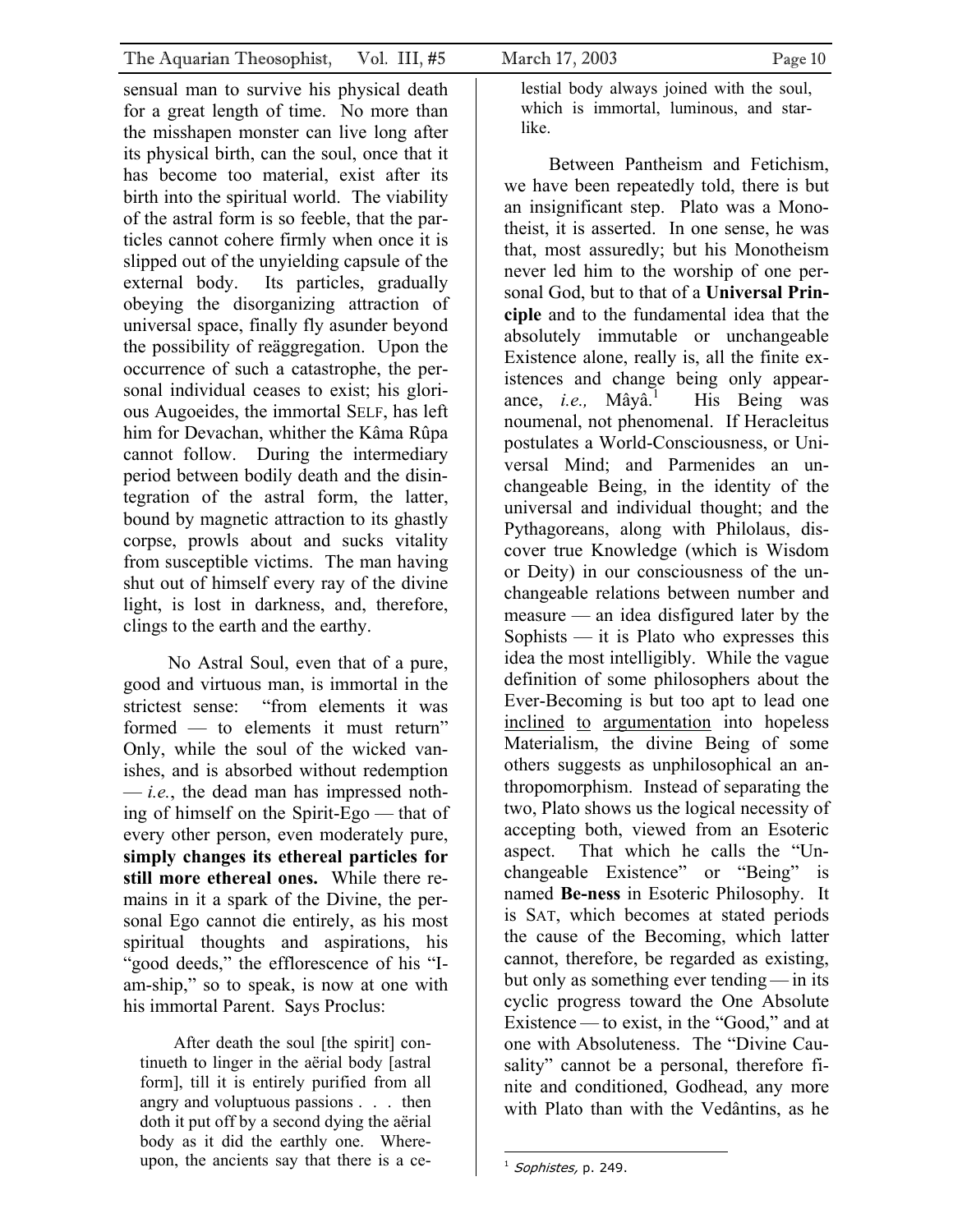treats his subject teleologically,<sup>1</sup> and in his search for final causes often goes beyond the Universal Mind, even when viewed as a noumenon. Modern commentators have attempted on different occasions to prove fallacious the Neo-Platonic claim of a secret meaning underlying Plato's teachings. They deny the presence of "any definite trace of a secret doctrine" in his Dialogues;

Not even the passages brought forward out of the insititious Platonic letters (VII, p. 341 e, II, p. 314c) containing any evidence. $2$ 

As, however, no one would deny that Plato had been initiated into the MYSTER-IES, there is an end to the other denials. There are hundreds of expressions and hints in the *Dialogues* which no modem translator or commentator — **save one, Thomas Taylor** — has ever correctly understood. The presence, moreover, of the Pythagorean number-doctrine and the sacred numerals in Plato's lectures settles the question conclusively.

He who has studied Pythagoras and his speculations on the Monad, which, after having emanated the Duad, retires into silence and darkness, and thus creates the Triad, can realize whence came the Philosophy of the great Samian Sage, and after him that of Socrates and Plato.

Speusippus seems to have taught that the psychical or thumetic soul was immortal as well as the Spirit or rational soul, and every Theosophist will understand his reasons for it. Unless a personality is entirely annihilated, which is extremely rare, the "thumetic soul," our lower Manas, is in one sense and portion of itself immortal *i.e.*, the portion that follows the Ego into Devachan. He also — like Philolaus and Aristotle, in his disquisitions upon the soul — makes of Ether an element; so that there were five principal elements to correspond

with the **five regular figures in Geometry.** This became also a doctrine of the Alexandrian school.<sup>3</sup> Indeed, there was much in the doctrines of the Philaletheans which did not appear in the works of the older Platonists, but was doubtless taught in substance by the Philosopher himself, though, with his usual reticence, he did not commit it to writing, as being too arcane for promiscuous publication. Speusippus and Xenocrates after him, held, like their great Master, that the Anima Mundi, or World-Soul, was not the Deity, but a manifestation. Those Philosophers never con-ceived of the One as an animate Nature.<sup>[4](#page-10-3)</sup> The original One did not exist, as we understand the term. Not till he had united with the many — emanated existence (the Monad and Duad) — was a Being produced. The  $\tau \ell \mu \omega \nu$ , honoured — the something manifested — dwells in the center as in the circumference, but it is only the reflection of the Deity, the World-Soul. $5$  In this doctrine we find all the spirit of Esoteric Bodhism, or Secret Wisdom.

Though some have considered Speusippus as inferior to Aristotle, the world is nevertheless indebted to him for defining and expounding many things that Plato had left obscure in his doctrine of the Sensible and Ideal. His maxim was "The Immaterial is known by means of scientific thought, the Material by scientific perception."<sup>6</sup>

Xenocrates expounded many of the unwritten theories and teachings of his master. He, too, held the Pythagorean doctrine, with its system of numerals and mathematics, in the highest estimation. Recognizing but three degrees of knowledge — Thought, Perception, and Envisagement (or knowledge by Intuition), he made Thought busy itself with all that which is beyond the heavens; Perception with things in the heavens; Intuition with

<span id="page-10-0"></span> $\overline{a}$ 1 [The philosophical study of ultimate purpose or design as a means of explaining natural phenomena.]

<span id="page-10-1"></span> $\frac{2}{3}$  Vide Hermann, I, pp. 544, 744, note 755.

<span id="page-10-2"></span><sup>&</sup>lt;sup>3</sup> Theo. Arith., p. 62; on Pythag. Numbers.

<span id="page-10-3"></span><sup>&</sup>lt;sup>4</sup> Plato: *Parmenid.*, 141 E.

<span id="page-10-4"></span><sup>&</sup>lt;sup>5</sup> See Stobaeus' Ecl., i. 862.

<span id="page-10-5"></span><sup>&</sup>lt;sup>6</sup> Sextus: *Mat*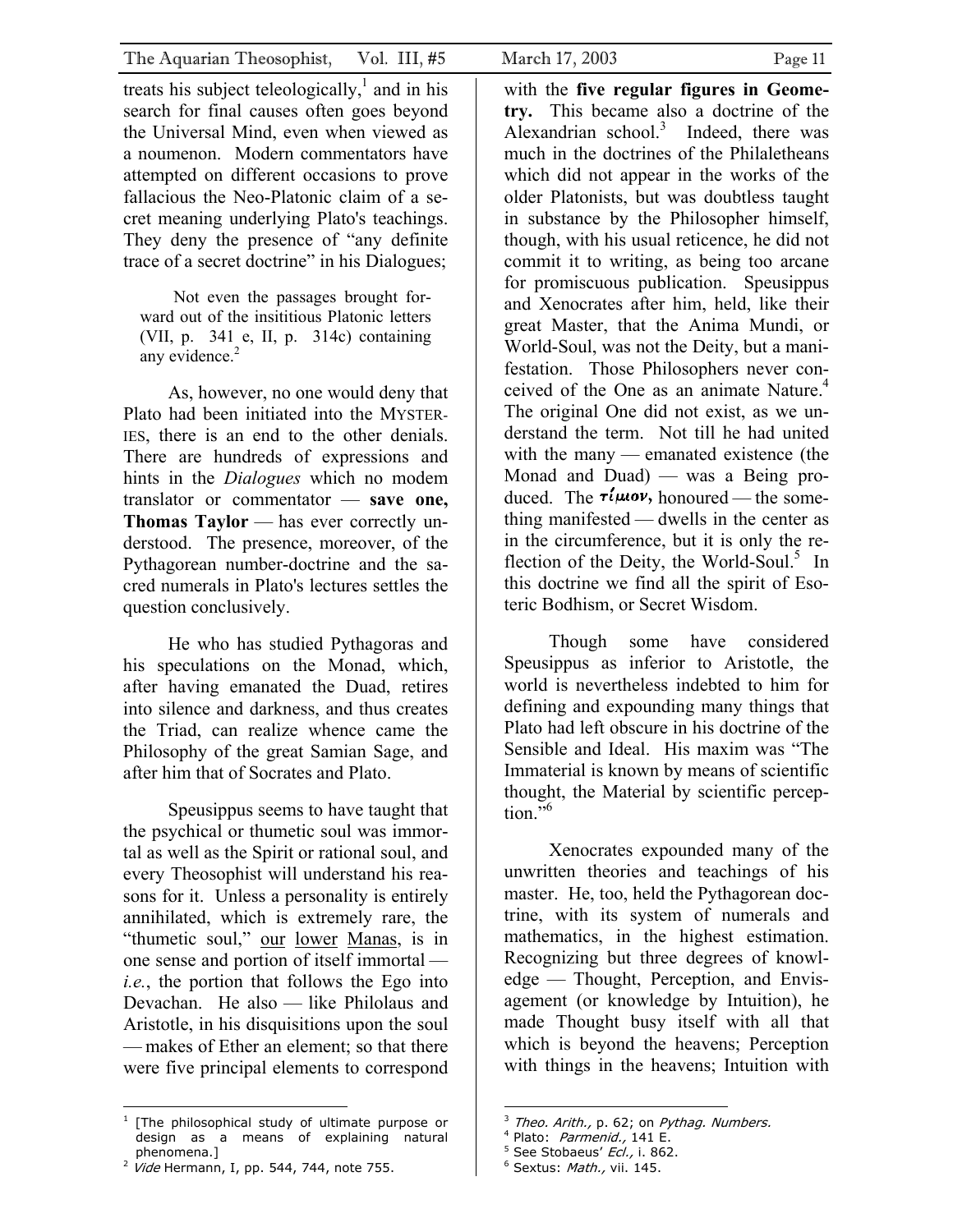the heavens themselves. The source of these three qualities is found in the Hindu Manava Dharma Shâstra, speaking of the formation (creation, in vulgar parlance) of man. Brahmâ — who is Mahat, or the Universal Soul — draws from its own essence the Spirit, *the immortal breath which perisheth not in the human being*, while to the (lower) soul of that being, Brahma gives the Ahankara, consciousness of the Ego. Then is added to it "the intellect formed of the three qualities."

These three qualities are **Intelligence**, **Conscience** and **Will**; answering to the **Thought**, **Perception** and **Envisagement (Intuition)** of Xenocrates, who seems to have been less reticent than Plato and Speusippus in his exposition of soul. After his master's death Xenocrates travelled with Aristotle, and then became ambassador to Philip of Macedonia. But twenty-five years later he is found taking charge of the Old Academy, and becoming its President as successor of Speusippus, who had occupied the post for over a quarter of a century, and devoting his life to the most abstruse philosophical subjects. He is thought more dogmatic than Plato, and therefore must have been more dangerous to the schools which opposed him. His three degrees of knowledge, or three divisions of Philosophy, the separation and connection of the three modes of cognition and comprehension, are more definitely worked out than by Speusippus. With him, Science is referred to "that essence which is the object of pure thought, and is not included in the phenomenal world" which is in direct opposition to the Aristotelian-Baconian ideas. …

The relation of numbers to Ideas was developed by Xenocrates further than by Speusippus, and he surpassed Plato in his definition of the doctrine of Invisible Magnitudes. Reducing them to their ideal primary elements, he demonstrated that every figure and form originated out of the smallest indivisible line. That Xenocrates held the same theories as Plato in relation

to the human soul (supposed to be a number) is evident, though Aristotle contradicts this, like every other teaching of this phi-losopher.<sup>[1](#page-11-0)</sup> This is conclusive evidence that many of Plato's doctrines were delivered orally, even were it shown that Xenocrates and not Plato was the first to originate the theory of indivisible magnitudes. He derives the Soul from the first Duad, and calls it a self-moving number. $2$  Theophrastus remarks that he entered into and elaborated this Soul-theory more than any other Platonist. For he regarded intuition and innate *ideas*,  $\delta$ <sup>*i* $\epsilon$ **a**, in a higher sense than</sup> any, and made mathematics mediate between knowledge and sensuous perception.[3](#page-11-2) Hence he built upon this Soul-theory the cosmological doctrine, and proved the necessary existence in every part of universal Space of a successive and progressive series of animated and thinking though spiritual beings.<sup>[4](#page-11-3)</sup> The Human Soul with him is a compound of the most spiritual properties of the Monad and the Duad, possessing the highest principles of both. Thus he calls *Unity* and *Duality* (*Monas* and *Duas*) Deities, showing the former as a male Existence, ruling in Heaven as "Father Spirit" and an *uneven* number; and the latter, as a female Existence, Mother Soul, the Mother of the Gods (Aditi?), for she is the Soul of the Universe.<sup>[5](#page-11-4)</sup> But if like Plato and Prodicus, he refers to the Elements as to Divine Powers, and calls them Gods, **neither himself nor others connected any anthropomorphic idea with the appellation.** Krische remarks that he called them Gods only that these elementary powers should not be confounded with the dæmons of the nether world $<sup>6</sup>$  $<sup>6</sup>$  $<sup>6</sup>$  (the Elemen-</sup> tary Spirits). As the Soul of the World permeates the whole Cosmos, even beasts must have in them something divine.<sup>[7](#page-11-6)</sup> This, also, is the doctrine of Buddhists and Hermetists, and Manu endows with a liv-

<span id="page-11-0"></span> $\mathbf 1$ <sup>1</sup> Metaph., 407, a. 3.

<span id="page-11-1"></span><sup>&</sup>lt;sup>2</sup> Appendix to Timaeus.

<span id="page-11-2"></span><sup>&</sup>lt;sup>3</sup> Aristot., *De Interp.,* p. 297<br><sup>4</sup> Stob – 5d. j. 62

<span id="page-11-3"></span> $4$  Stob., *Ecl.*, i. 62.

<span id="page-11-4"></span><sup>&</sup>lt;sup>5</sup> Stob., *Ibid.* 

<span id="page-11-6"></span><span id="page-11-5"></span><sup>&</sup>lt;sup>6</sup> Krische: *Forsch.,* p. 322, etc. <sup>7</sup> Clem: *Stro. Alex.,* v. 590.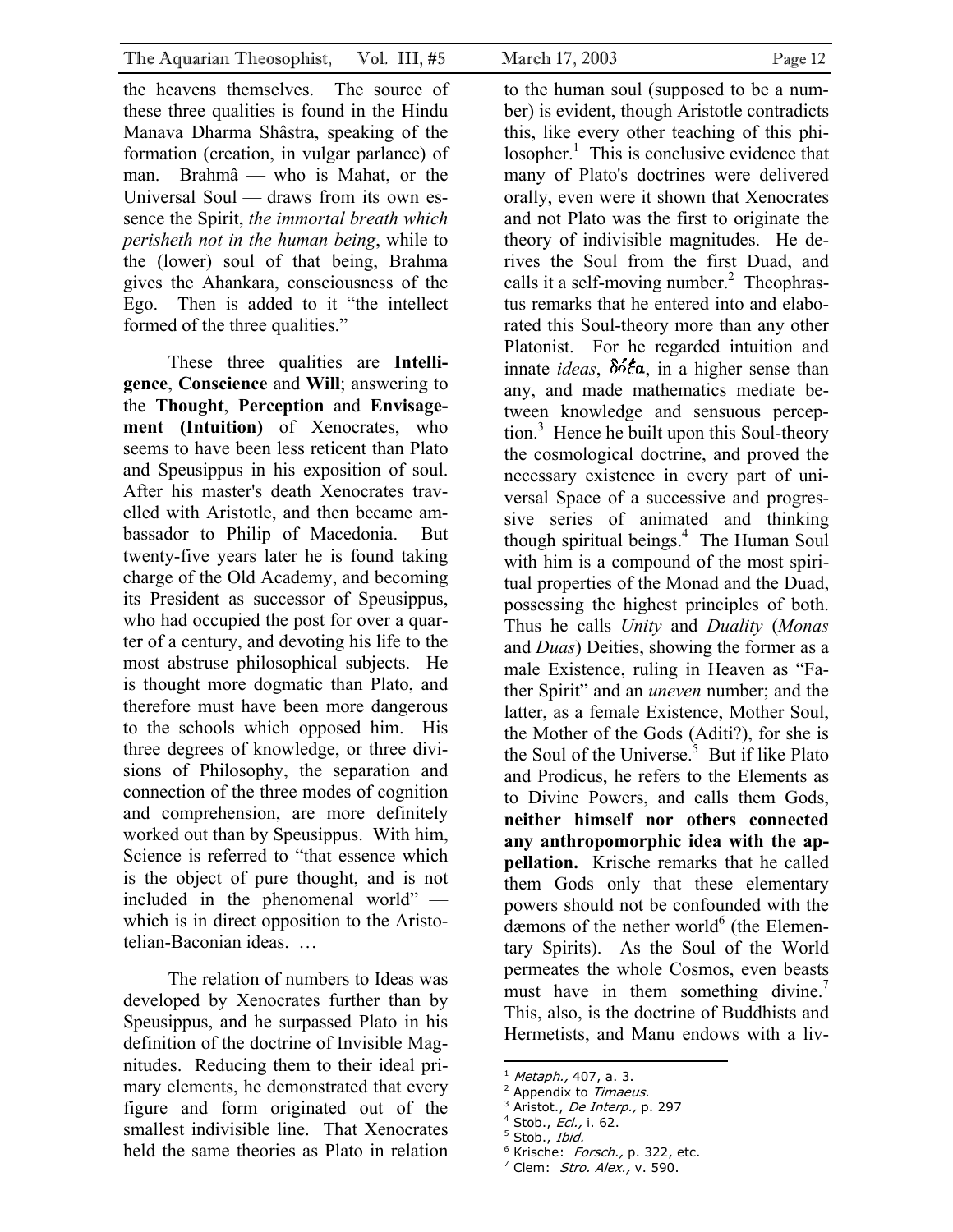ing soul even the plants and the tiniest blade of grass — an absolutely Esoteric doctrine.

The dæmons, according to this theory, are intermediate beings between the divine perfection and human sinfulness,<sup>[1](#page-12-0)</sup> and he divides them into classes, each subdivided into many others. But he states expressly that the individual or personal soul is the leading guardian dæmon of every man, and that no dæmon has more power over us than our own. Thus the Daimonion of Socrates is the God or Divine Entity which inspired him all his life. It depends on man either to open or close his perceptions to the Divine voice. Like Speusippus, he ascribed immortality to the psychical body, or irrational soul. But some Hermetic philosophers have taught that the soul has a separate continued existence only so long as in its passage through the spheres any material or earthly particles remain incorporated in it; and that when absolutely purified, the latter are annihilated, and the quintessence of the soul alone becomes blended with its divine Spirit, the Rational, and the two are thenceforth one.

It is difficult to fail to see in the above teachings a direct echo of the far older Indian doctrines, now embodied in the "Theosophical" teachings, concerning the dual Manas. The World-Soul, that which is called by the Esoteric Yogâchâryas "Father-Mother,["2](#page-12-1) Xenocrates referred to as a male-female Principle, the male element of which, the Father, he designated as the last Zeus, the last divine activity, just as the students of the Secret Doctrine designate it the third and last Logos, Brahmâ or Mahat. To this World-Soul is entrusted dominion over all that which is subject to change and motion. The divine essence, he said, infused its own Fire, or Soul, into the Sun and Moon and all the Planets, in a pure form in the shape of Olympic Gods. As a sublunary

power the World-Soul dwells in the Elements, producing Daimonical (spiritual) powers and beings, who are a connecting link between Gods and men, being related to them "as the isosceles triangle is to the equilateral and the scalene."<sup>[3](#page-12-2)</sup>

Zeller states that Xenocrates forbade the eating of animal food, not because he saw in beasts something akin to man, as he ascribed to them a dim consciousness of God, but

For the opposite reason, lest the irrationality of animal souls might thereby obtain a certain influence over us.<sup>[4](#page-12-3)</sup>

But we believe that it was rather because, like Pythagoras, he had had the Hindû Sages for his Masters and Models. Cicero depicts Xenocrates as utterly despising everything except the highest virtue; $5$  and describes the stainlessness and severe austerity of his character.

To free ourselves from the subjection of sensuous existence, to conquer the Titanic elements in our terrestrial nature through the Divine, is our problem.<sup>[6](#page-12-5)</sup>

Zeller makes him say:

Purity, even in the secret longings of our heart, is the greatest duty, and only Philosophy and Initiation into the Mysteries help toward the attainment of this ob- $ject.<sup>7</sup>$  $ject.<sup>7</sup>$  $ject.<sup>7</sup>$ 

This must be so, since we find men like Cicero and Panætius, and before them, Aristotle and Theophrastus his disciple, expressed the highest regard for Xenocrates. His writings — treatises on Science, on Metaphysics, Cosmology and Philosophy — must have been legion. He wrote on Physics and the Gods; on the Existent, the One and the Indefinite; on

l <sup>1</sup> Plutarch: *De Isid.,* ch. 25, p. 360.<br><sup>2</sup> See *The Secret Destrine* Stanzas

<span id="page-12-1"></span><span id="page-12-0"></span><sup>&</sup>lt;sup>2</sup> See The Secret Doctrine, Stanzas, Vol. I.

<span id="page-12-2"></span> 3 Cicero, De Natura Deorum, i. 13. Strob., or Plut., *De Orac. Defect.,* p. 416, *c.* [Isosceles triangle has two equal sides while the Scalene has three unequal sides.  $-$  Ed.A.T.

<span id="page-12-3"></span>Plato und die Alte Akademte.

<span id="page-12-4"></span> $5$  Tusc., v. 18, 51.

<span id="page-12-5"></span> $6$  Ibid. Cf. p. 559.

<span id="page-12-6"></span><sup>7</sup> Plato und die Alte Akademie.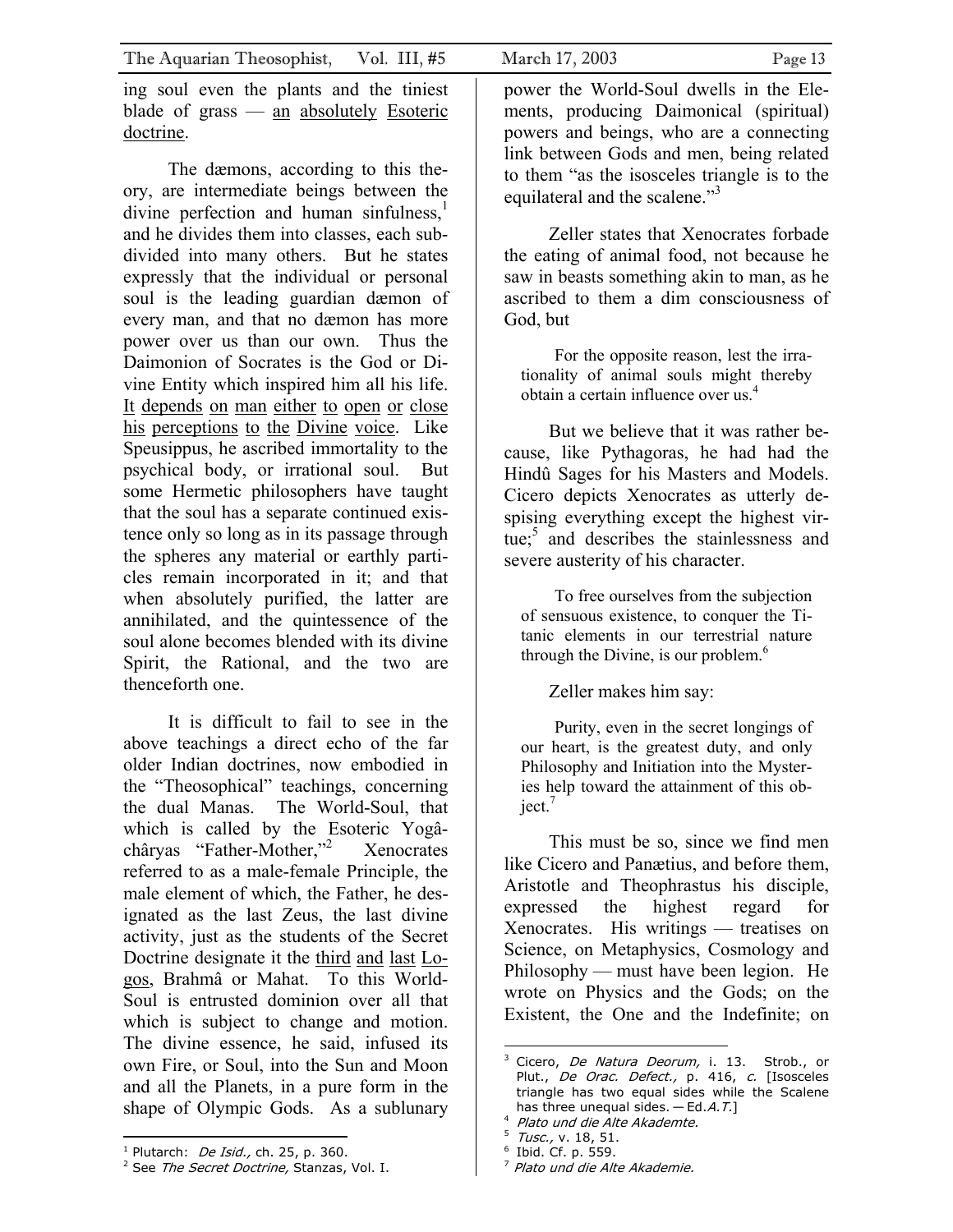<span id="page-13-0"></span>Affections and Memory; on Happiness and Virtue; four books on Royalty, and numberless treatises on the State; on the Power of Law; on Geometry, Arithmetic, and finally on Astrology. Dozens of renowned classical writers mention and quote from him.

Crantor, another philosopher associated with the earliest days of Plato's Academy, conceived the human soul as formed out of the primary substance of all things, the Monad or the *One*, and the Duad or the *Two*. Plutarch speaks at length of this Philosopher, who, like his Master, believed in souls being distributed in earthly bodies as an exile and punishment.

Our earth has a soul of its own, says Herakleides; every atom of Matter is impregnated with the divine influx of the Soul of the World. It breathes and lives; it feels and suffers as well as enjoys life in its way. What naturalist is prepared to dispute it on good evidence? Therefore, we must consider the celestial bodies as the images of Gods; as partaking of the divine powers in their substance; and though they are not immortal in their soul-entity, their agency in the economy of the universe is entitled to divine honors, such as we pay to minor Gods. The idea is plain, and one must be malevolent indeed to misrepresent it. If the author of Epinomis places these fiery Gods higher than the animals, plants, and even mankind, all of which, as earthly creatures, are assigned by him a lower place, who can prove him wholly wrong? One must needs go deep indeed into the profundity of the abstract metaphysics of the old Philosophies, who would understand that their various embodiments of their conceptions are, after all, based upon an identical apprehension of the nature of the First Cause, its attributes and method.

[The above is a shortened version of HPB's, "Old Philoso- **Ancient Wisdom tradition** phers and Modern Critics," first printed in *Lucifer, July,* From the Writings of and Modern Critics," first printed in *Lucifer, July,* From the Writings of and analyze the Music of and August, 1892]

The Global<br>Village

Sarasota, Florida Theosophy Group

Meets Weekly on: WEDNESDAYS:  $-7 - 8:15$  P.M. SUNDAYS  $-11$  AM  $-12:30$  PM

We are a very friendly group of students with various religious and philosophical backgrounds. Our goals are to discuss and understand the universal truths of Theosophy.

On Wed. nights we are studying, *The Ocean of Theosophy* by W.Q. Judge, and on Sunday mornings we're discussing *Isis Unveiled* by H.P. Blavatsky and *Light On The Path* by Mabel Collins.

Our address is: 2700 S. Tamiami Tr. Suite #14 (we're moving to Suite #11 in October), Sarasota Florida, and our phone number is: 941-312-9494.

Please feel free to call Bob Waxman if you need any additional information.

#### **United Lodge of Theosophists 1917 Walnut Street Philadelphia, PA 19103**

All welcome No collections



 **H. P. Blavatsky & W. Q. Judge**

 $11:a.m. -12:45 p.m.,$ **Every other Sunday**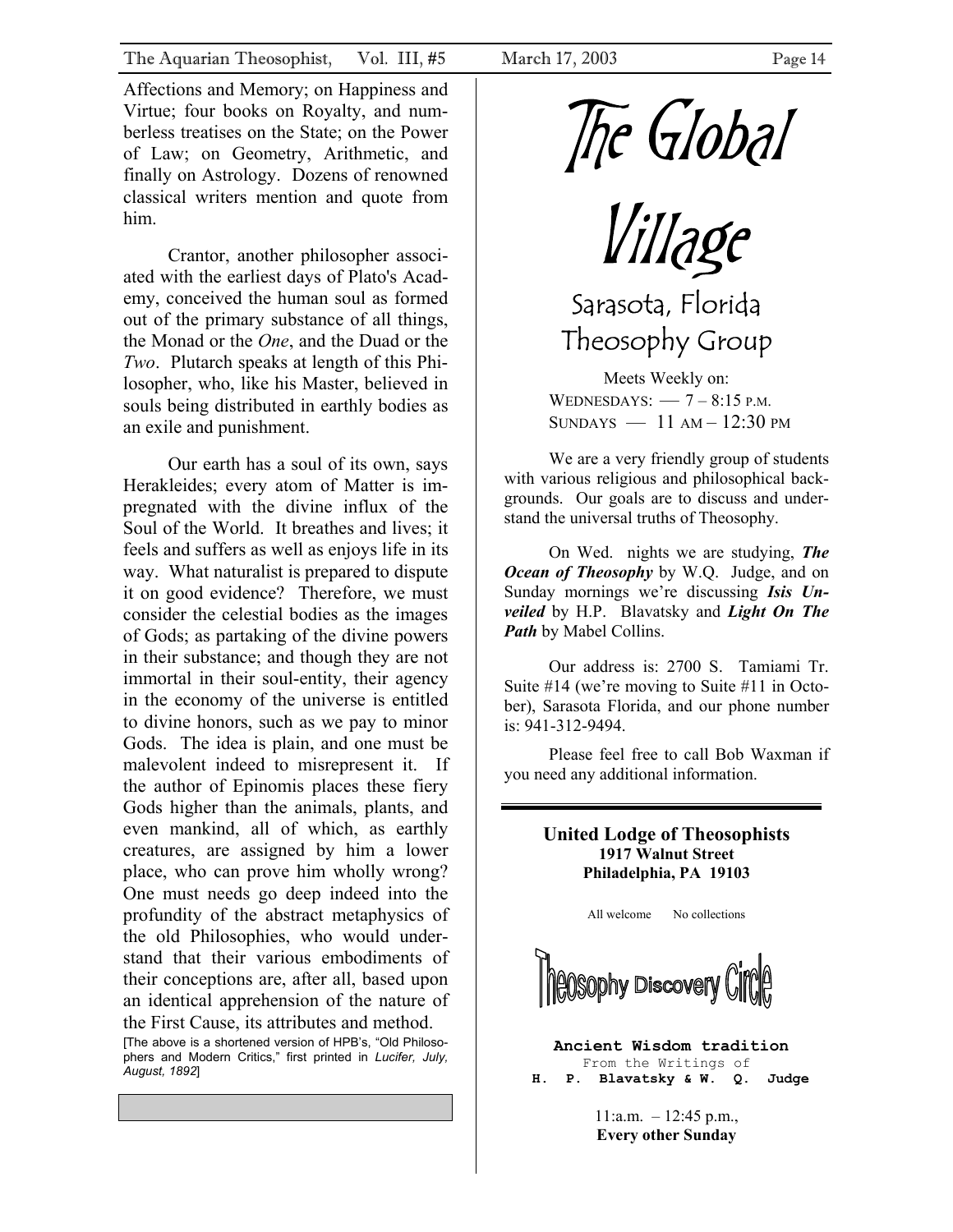**Feb. 16th March 16th April 13th April 27th Currently studying – The Secret Doctrine By H.P.** Blavatsky **Bushess** of Religion, Science, and Philosophy **Feb 23** Dialogue on the Myst Located at: TRS Professional Suites, 1<sup>th</sup> floor<br>
44 East 32<sup>nd</sup> Street (between Park & Madison) Mar 2 Life after Death (talk)<br>
New York, N.Y.<br>
Mar 16 Special Meeting: The L Contacts:<br>Mar 23 The Synthesis of Occult Science Part I<br>Mar 30 The Synthesis of Occult Science Part II [Tmwriters@mindspring.com](mailto:Tmwriters@mindspring.com) **[Davidgro@webspan.net](mailto:Davidgro@webspan.net) Practical information**<br>By Bus: 7, 15, 23, 27, 36. **By Bus. 7, 15, 23, 27, 36.**<br>By Underground: Paddington or Lancaster Gate.<br>David – (718) 438 – 5021 By Underground: Paddington or Lancaster Gate.<br>library please call or e-mail to arrange

# $\mu$  David  $-$  (718) 438 – 5021 david  $\mu$  library, please call or e-mail to arrange.<br>Amedeo- (973) 697-5938

#### **United Lodge of Theosophists**

Robert Crosbie House 62 Queens Gardens London W23AH, England **Tel +(44) 20 7723 0688 Fax +(44) 20 7262 8639**

**Contact us: [ult@ultlon.freeserve.co.uk](mailto:ult@ultlon.freeserve.co.uk)** SUNDAYS 8.00 - 9.00 p.m.

**ULT London UK** 

PROGRAMME FOR JANUARY TO MARCH 2003

#### Introductory Class

One Thursday a month  $7 - 8^{30}$  pm A monthly class that introduces the fundamental ideas of man's consti-tution, his relation to the cosmos and universal laws such as karma and reincarnation. Mar  $6^{th}$ 

## **Study Group** *Wednesdays 7 - 8 pm* 347 East 72 Street New York, NY 10021

This group studies the Theosophical concepts and their ramifications, including references from the Secret Doctrine and the great world religions.

It's an opportunity for enquiring discussion and the search for the meanings within these traditions.

#### **Schedule Talks and informal meetings**

Sundays 7 - 8 pm

Talks, followed by questions, or informal meetings where articles are read and discussed.

**Dialogue on the Mysteries of After Life** 

- Special Meeting: The Life and Work Near subway and bus lines.<br>Contacts: Contacts: Contacts: Contacts: Contacts: Contacts: Contacts: Contacts: Contacts: Contacts: Contacts:
	-
	- Mar 30 The Synthesis of Occult Science Part II

Amedeo- (973) 697-5938<br>  $-$  Classes are free and open to all  $-$  Meetings are free, can be joined at any time and it is not necessary to register for attendance.

#### United Lodge of Theosophists **Theosophy Hall 77 W. Encanto Blvd. Phoenix, Arizona 85003**

 $\mathcal{L}_\text{max}$  and  $\mathcal{L}_\text{max}$  and  $\mathcal{L}_\text{max}$  and  $\mathcal{L}_\text{max}$ 

**Telephone (602) 290-0563** Email: [phxultlodge@hotmail.com](mailto:phxultlodge@hotmail.com) Web: http://www.phx-ult-lodge.org/

**Study Classes Sunday Evenings 7:30 — 8:30 pm**

**THE OCEAN OF THEOSOPHY by Wm. Q. Judge, and ANSWERS TO QUESTIONS ON THE OCEAN OF THEOSOPHY by Judge/Crosbie**

#### **THEOSOPHY HALL**

(212) 535-2230 E-mail: [otownley@excite.com](mailto:otownley@excite.com)

All meetings are free. No collections, fees or dues.

#### Discussion - Multi-Media Monday Night

#### 7:30-9:00pm

Investigation of the unexplained laws of Nature, and the psychical powers latent in man.

Free Study Materials Provided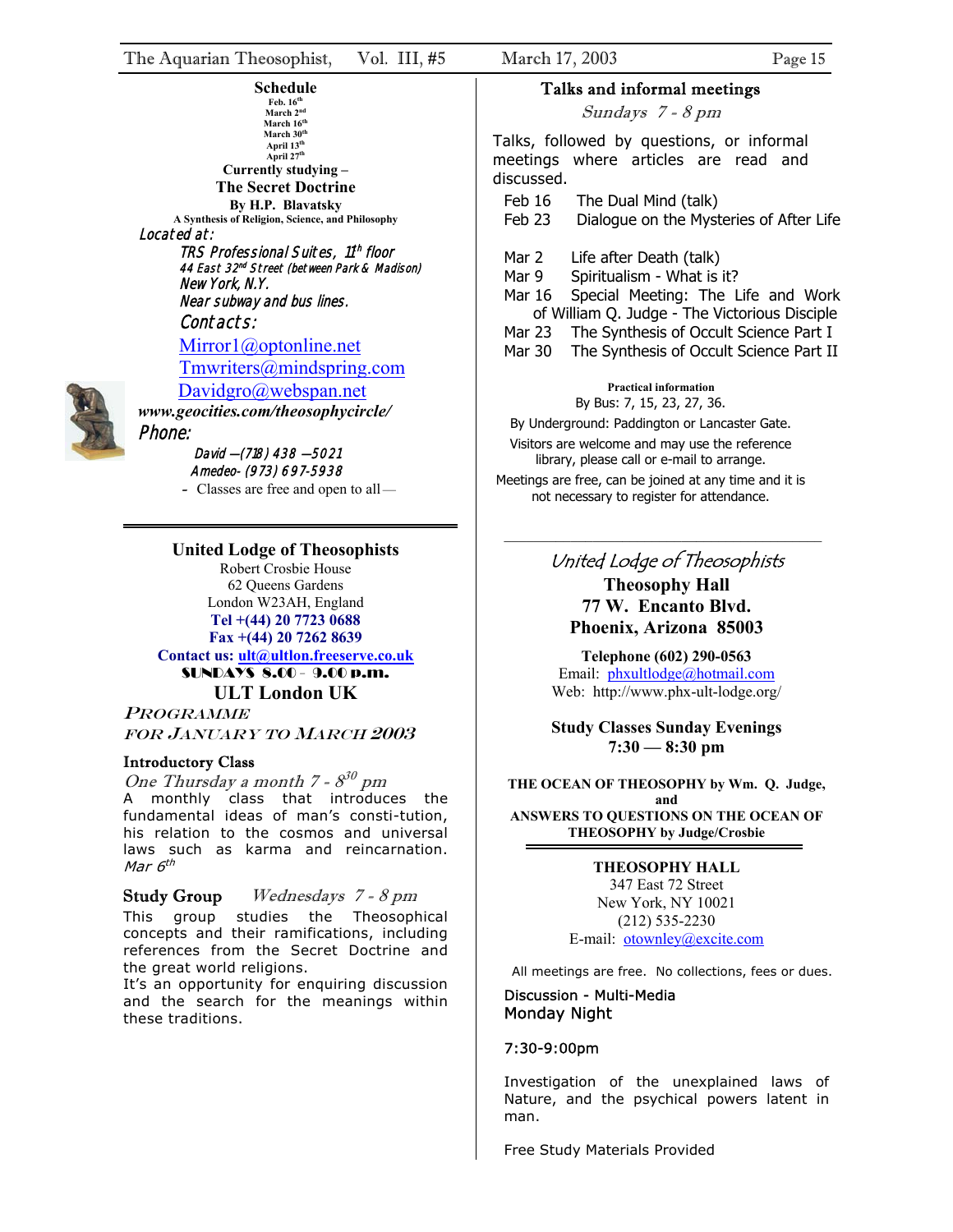- Meditation & Raja Yoga
- Dreams and the Dreamer
- Karma and Reincarnation
- Places After Death
- Spiritual and Psychic Realms
- A Relationship with God
- Science and Psi Phenomena
	- THEOSOPHY HALL 347 East 72 Street, NY NY 10021 Doors Open at 6:45PM Phone: (212) 535-2230 Refreshments Served

Current topics: Contrasting ancient theosophical teachings with the standard scientific view of the world, and current psi phenomena. Including distance viewing, crop circles, remembering past lives, etc.

Texts include "The Secret Doctrine", "Isis Unveiled" and other original Theosophical sources.

#### "The Bhagavad-Gita" Wed. Night — 7:30-8:45

Free Study Materials Provided

The ancient psychology of the East and its application in this "era of Western Occultism."

SPANISH STUDY CLASS "Ecos del Oriente", by Wm.Q. Judge Meets the first two Wednesdays of the month THEOSOPHY HALL 347 East 72 Street, NY, NY 10021 Doors Open at 6:45PM Phone: (212) 535-2230

#### ٦ PROGRAMME

**THE United Lodge of Theosophists "Maitri Bhavan" 4, Sir Krishna Rao Road, Near Lalbagh West Gate, — Basavanagudi, Bangalore-560 00**4. topics

T.B.A.

## **THEOSOPHY**

#### *Secret Doctrine Classes*

Sunday 11am - 12:45

 Theosophy Discovery Circle 44 E. 32<sup>nd</sup> St [between Park & Madison] Monday 7:30 to 9 pm

New York ULT 347 East 72<sup>nd</sup> Street Wednesday 2 to 4 pm

 Antwerp ULT, Belgium Wednesday 7:30 to 8:45 pm

 Los Angeles ULT Saturday 10 am to 12 noon — Theosophy Centre Long Beach — First Saturday of every month Wednesday — Bangalore ULT, India

**Den TEOSOFISKA Ursprungliga Undervisningen UNITED LODGE OF THEOSOPHISTS, Malmölogen Kungsgatan 16 A, 211 49 Malmö, tel. 0709 26 22 12**

#### FÖREDRAG HÖSTTERMINEN 2002

Varje Onsdag 19.30 – 20.30

#### STUDIEGRUPPER HÖSTEN 2002

#### DHARMAGRUPP I

kl 17.15 - 18.15 Den Hemliga Läran av Helena Blavatsky (Vårt kursmaterial är "DHL" del I, löpande studier)

Den Hemliga Läran är den teosofiska filosofins ryggrad. Det mesta som finns i denna bok speglar kärnan i teosofins esoteriska lära.

#### DHARMAGRUPP II

kl 18.15 - 19.15 Teosofins Ocean av William Q. Judge (Vårt kursmaterial är "Oceanen". Se vår studieplan för hela höstterminen längre ner på sidan under Dharmagrupp II)

Teosofins Ocean är en förenklad version av Den Hemliga Läran. För en sökare finns det ingen bättre bok att studera om man vill lära känna teosofins grundläggande filosofi enligt HPB och Mästarna.

> **LOGIE UNIE DES THÉOSOPHES Loge Unie des Théosophes 11 bis, rue Kepler – 75116 Paris**

**Conferences Mercredis, 19 h 30 – 20 h 45** 

#### *Loge Unie des Théosophes Douala*

*Camaroon* 

*B.P. 11372 Douala Localisation Ndog - Bong* 

*Heures d'ouverture: mercedi 19h – 20 h 15 Samedi 19h – 20 h 15* 

**Toutes les activités de la Loge sont libres et gratuites** 

**Les reunions commencent et se terminent aux heures précises indiquées**

**La Loge est maintenue en activité par des participations bénévoles Tel: 40-76-72** 

**United Lodge of Theosophists 4865 Cordell Avenue, Suite 4 Bethesda, MD 20814**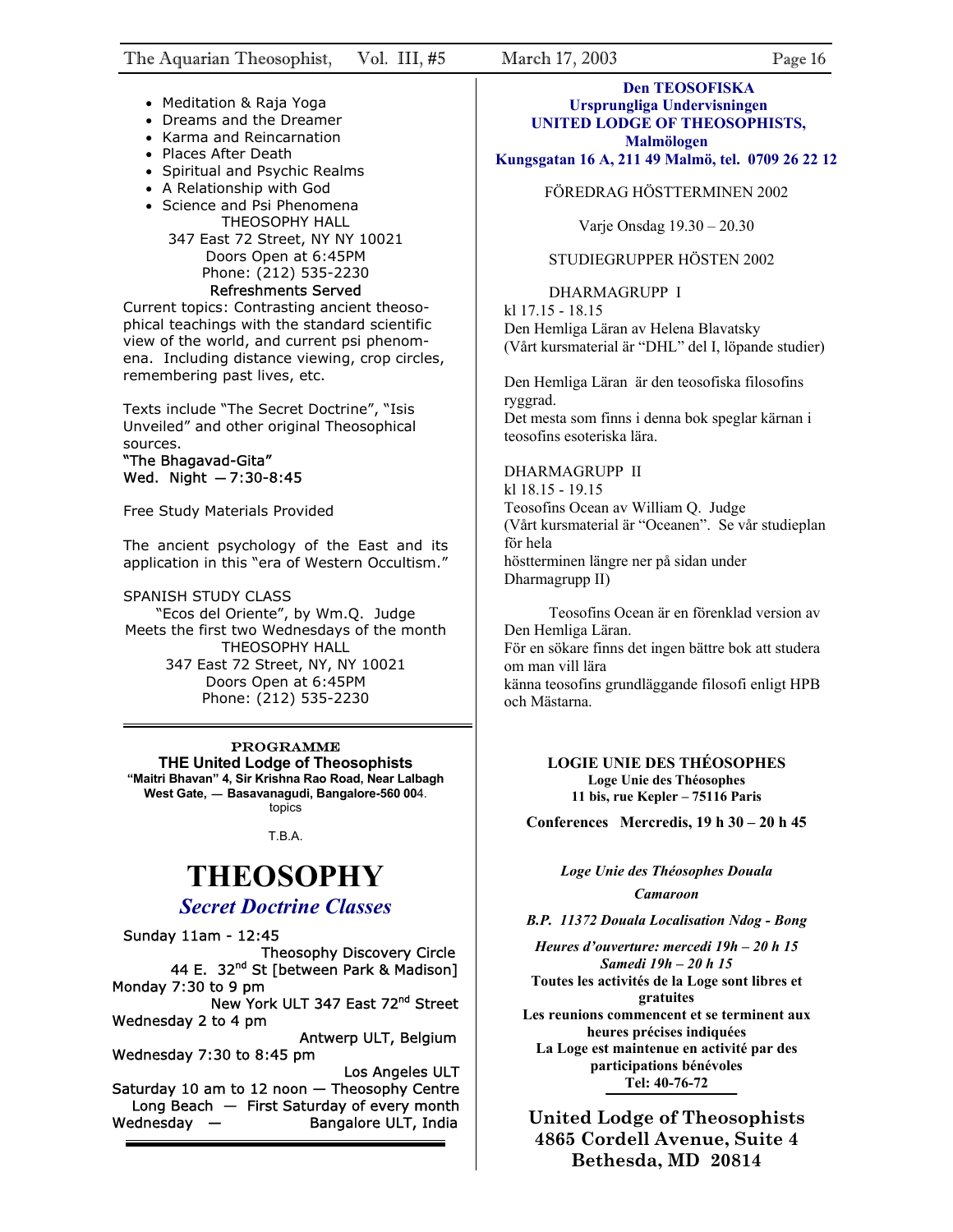**phone (301) 656-3566 web: www.ultdc.org** 

<span id="page-16-0"></span>**Meetings: Sundays 11 a.m. to 12 noon (Lectures followed by questions and answers, or group discussions.)** 

**============================================** 

#### **===============================**  POINT OUT THE WAY

### **XXVIII**

#### **Chapter VI**

#### **Hypnotism, Suggestion and the Astral Light**

**Question:** If we are hypnotized largely by the stored—up evil thinking of the race in the past that is held in the astral light, aren't we also equally affected by the stored—up reservoir of good thoughts, good deeds, good resolutions, good relations?

**Answer:** Yes, and no. Originally, when we incarnated, there was no life at all as we now know life. There was no violence, there were no storms, there was no hatred between man and the rest of creation; there was no hatred between man and man. It was a Golden Age, which means only that the state of matter in which we incarnated and of which our bodies were composed was homogeneous matter as compared with the matter that now exists. Since that time, little by little, the buried past—not merely of Atlantean days but also of former manvantaras— came to the surface, and the astral light today reflects the dregs of the thinking of mankind.

Suppose we use the word Akasa or Ether. When we first incarnated, our bodies were bodies of ether—matter in a state now altogether unknown to us—and the bodies of the animals were ethereal bodies, only not in the same sub-state as our own. We are familiar with the words, solid, liquid, gaseous and so on. Now, imagine that etheric matter has four states, that astral matter has four states. Actually each one

of them has seven. Thus, we were then in one state of ethereal matter; the animal kingdom was in another state of ethereal matter; and so on with the other states and kingdoms. There was no more friction between the kingdoms than the friction in media. Now, little by little, the "water" began to get muddy, and you know how dirt settles to the bottom of water, making the lower part of it dirty. The astral light represents the muddy part of the ether. If we rise to the higher strata of the astral light, we shall not be in the astral light—we shall be in the astral ether.

For years and years in that early period, there was no birth, no death, no Kama Loka, no sickness or disease. It was continuous existence in a pure state. Of course, we still go through the three states of ether. We go through this state, which is a mixture of the good and the bad—all of us being affected, but very few "hypnotized" by the good with which the light is stored. Most of us are hypnotized by the other side. Now, we die. What is Kama Loka it is that existence in which the man's consciousness is completely hypnotized by the pictures in the astral light. And what is Devachan? It is the state in which the Ego gets out of that light into the upper ether. The Ego in Devachan is not in the astral light, although we speak of the "higher" and "divine" and the "lower" and "infernal" astral light. When we go to Devachan we go to the same state of consciousness subjectively in which—during the latter part of the Third and the early part of the Fourth Race—we lived objectively.

**Question:** What relation have hysteria, epilepsy, scrofula, and other such diseases to the astral body? (Ocean p.41.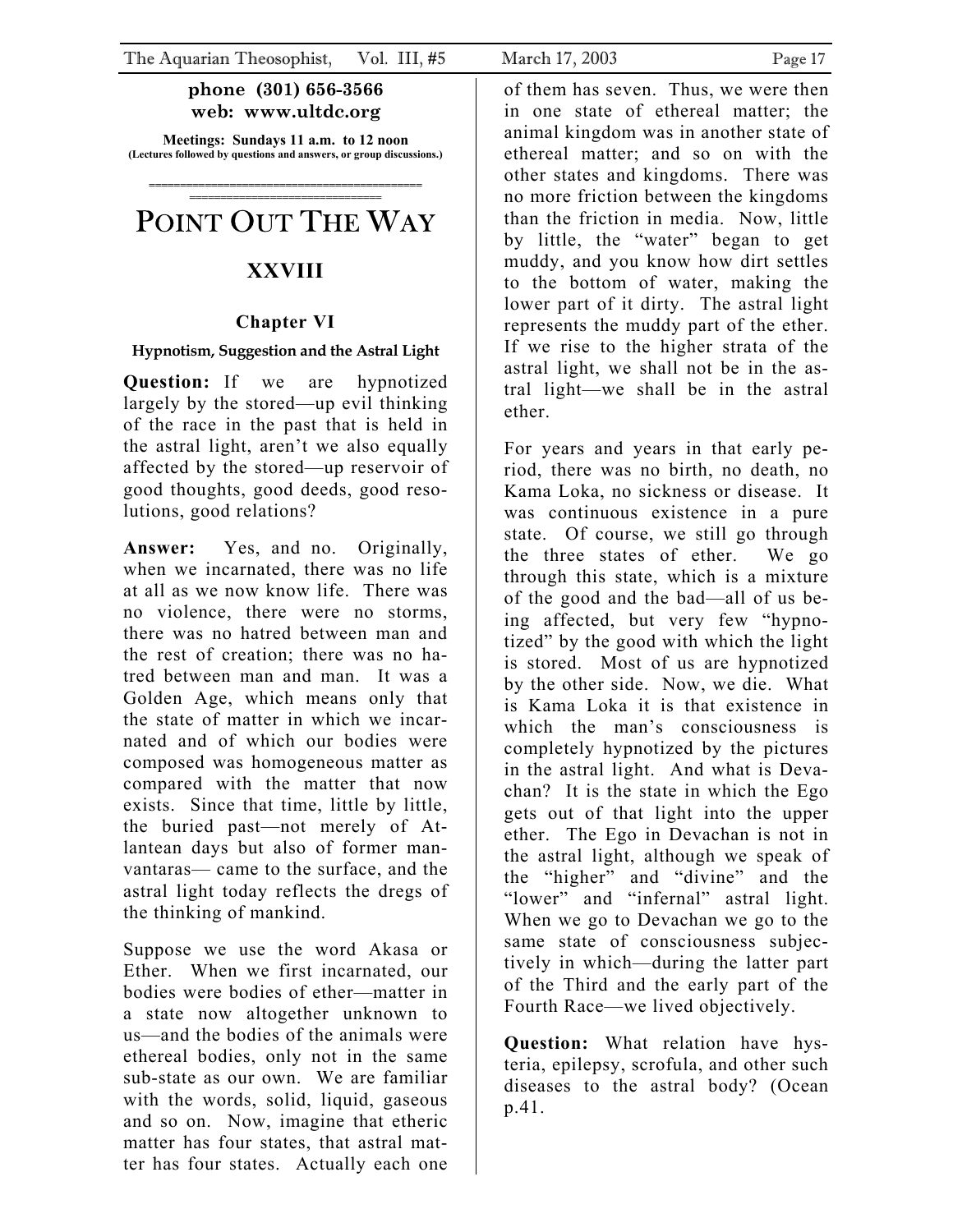| The Aquarian Theosophist, Vol. III, #5 | March 17, 2003 | Page 18 |
|----------------------------------------|----------------|---------|
|                                        |                |         |

**Answer:** Let us consider the physical body. We have first the bony system. We know that that is related more directly to the mineral kingdom than to any other kingdom. Then we have the circulatory system, the blood. What is that related to? Manifestly, to a mixture, you may say, of air and water—two of the kingdoms of nature which we regard as inorganic. Next, take that vast unknown field we call the nervous system. What is that directly related to? It is clear that its more immediate relation is with that unknown field we name magnetism and electricity. So the nervous system is the chief connecting link between the astral world and the body. There is another system in the body, sometimes spoken of as the glandular system, which has some kind of a mysterious circulation of its own. Perhaps it is the human salvage from the same kind of circulation that we see going on in the vegetable kingdom, and in the fish, or a relic of the time when we were coldblooded creatures—that is, when our bodies were of another kind altogether, or even were the opposite of what they are now.

 Certain diseases are related directly to the blood circulation, and blood impurities are manifested directly in certain forms of disease. Other forms of disease are directly connected with the nervous system; still others, with the glandular system. The nerves and the glands are closely related—although our physiologists, apparently, are as yet not too sure of this fact. The truth is that these two systems represent the positive and the negative poles of the same kind of magnetic circulation throughout the body. So, then, hysteria, epilepsy, scrofula, and other such diseases represent in fact a short-circuiting—an improper induction between some of the elements in our physical body, so that matter is displaced. These diseases, then, may be said to be related directly to the astral body through the glandular system.

**Question:** What about the sterilization of those who have such diseases, of the insane, or of an enemy nation? This has been suggested as a means of protecting future generations, yet it hardly seems right to take such a means without the individual's consent—as is sometimes done. Wouldn't this be going against Karma?

**Answer:** Let us begin by saying that whatever position a man is in, or whatever happens to him, the thing to do in trying to understand it, is to come back to first principles, that is, to basis. Now, whether a man is hung or sent to the penitentiary for life, or sterilized, or robbed, or any other calamity befalls him, either that happening had a cause or it didn't—a cause in the sense that it is the inevitable consequence, so far as that man himself is concerned, of his own past conduct. Either that is true or it isn't. If the Law of Karma is the secret of the Universe, then it does not make any difference what happens to a man, whether of good or evil fortune—it is the reaping by him of what he sowed; to the extent that he sowed, he reaps. Often, we do not remember that we may not see all the successive links in the chain of events that have transpired since the sowing and the reaping.

 To take the opposite view, if the law of cause and effect is not true, then this whole Universe is a moral iniquity; there is no justice, there is no squareness and no fairness anywhere. Now, he is a bold man indeed, and a terribly ignorant one, who would make such an assertion. We do not see all. but all that we see tells us that it's just as true today as it was when Jesus spoke it, that we do not harvest grapes from thorns or figs from thistles; or, as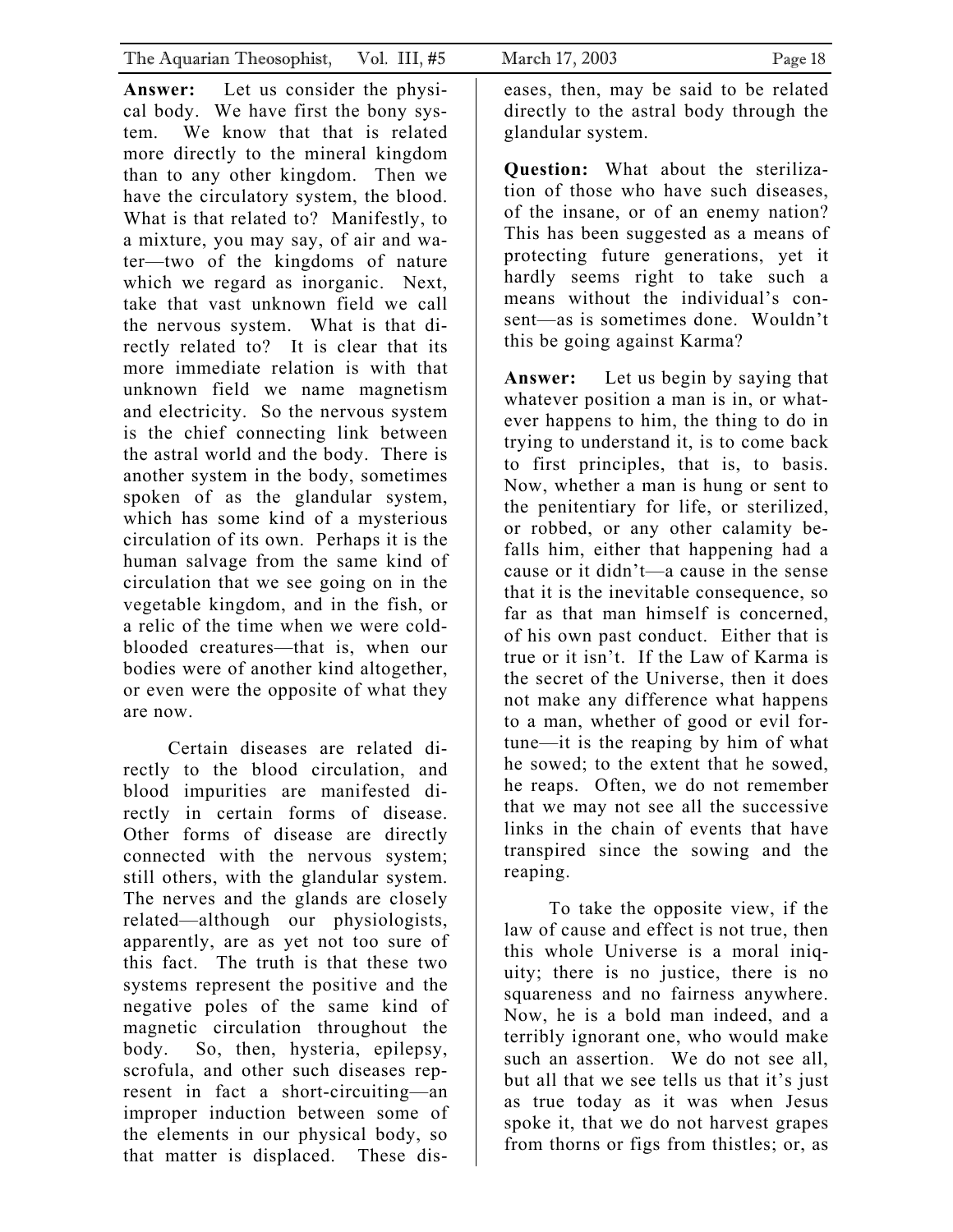Buddha said, from sesame you harvest sesame; from corn, you harvest corn. When a man gets back to that basis, he can understand—no matter if a person is sterilized with his consent or against his consent, or hung in the name of the law, or commits suicide—in each case he is reaping what he sowed. There is no getting away from it, either on the basis of our intuition, on the basis of such knowledge as we have, or on the moral basis.

 Actually, one has to study the history of the so—called "third sex" to understand why it is that sterilization is becoming a great thing of propaganda and of argument today. It has not been so very many years since large numbers of the male population were eunuchs. A eunuch was not in most cases made such by his own will; he was enslaved by those who were stronger and who for their own purposes emasculated him. Now, under Karma, what would happen to the ones who did that emasculating? They would reap what they sowed. When the wheel turns, that would happen to them which they had inflicted on others, if in the meantime they hadn't atoned, hadn't learned better, hadn't done better.

#### **Question:** What is true equilibrium?

**Answer:** Walking on the water that is, treading our path between the pairs of opposites. Let us illustrate. Suppose a man wants to go due north; if he verges the least bit to the left, he is going west by north; if he verges the least bit to the right, he is going east by north; in either case, he isn't going north. East and west, then, represent simply the two sides of perfection, but perfection is neither one of the sides. Equilibrium is self-control in the individual; it is balance; it is poise. True equilibrium is that poise which nothing can upset.

 The strangest joke in the world, when you come to think of it, is the dictionary definition of equilibrium. It speaks of "stable" equilibrium and illustrates it by a pyramid; "unstable" equilibrium is represented by a sphere, and "equal" equilibrium by a perpendicular line which would be upset by the least oscillation. Now, as a matter of fact, you can't upset a sphere; a sphere is the only thing that is always in stable equilibrium, although the dictionary calls it "unstable." A man who is unaffected, who is calm, who is able to see, to choose, to act or refrain from acting without the possibility of error, would be in equilibrium, wouldn't he? And if he acted that way all the time, it would be true equilibrium.

**Question:** What would true equilibrium be in the universe as a whole?

**Answer:** A perpetual balance of forces. Take the statement in the Gita (VII. 4):— "Earth, water, fire, air, and akasa, Manas, Buddhi, and Ahankara is the eightfold division of my nature. It is inferior; know that my superior nature is different and is the knower; by it the universe is sustained."

 Whenever the sustaining power of Spirit is withdrawn, what becomes of manifested nature? It dissolves instantly, just in the same way as darkness disappears upon our striking a light. What maintains darkness? The absence of light. It is the unmanifested Spirit which is the counterpoise of manifested nature. That is what keeps the universe in equilibrium.

[TO BE CONTINUED]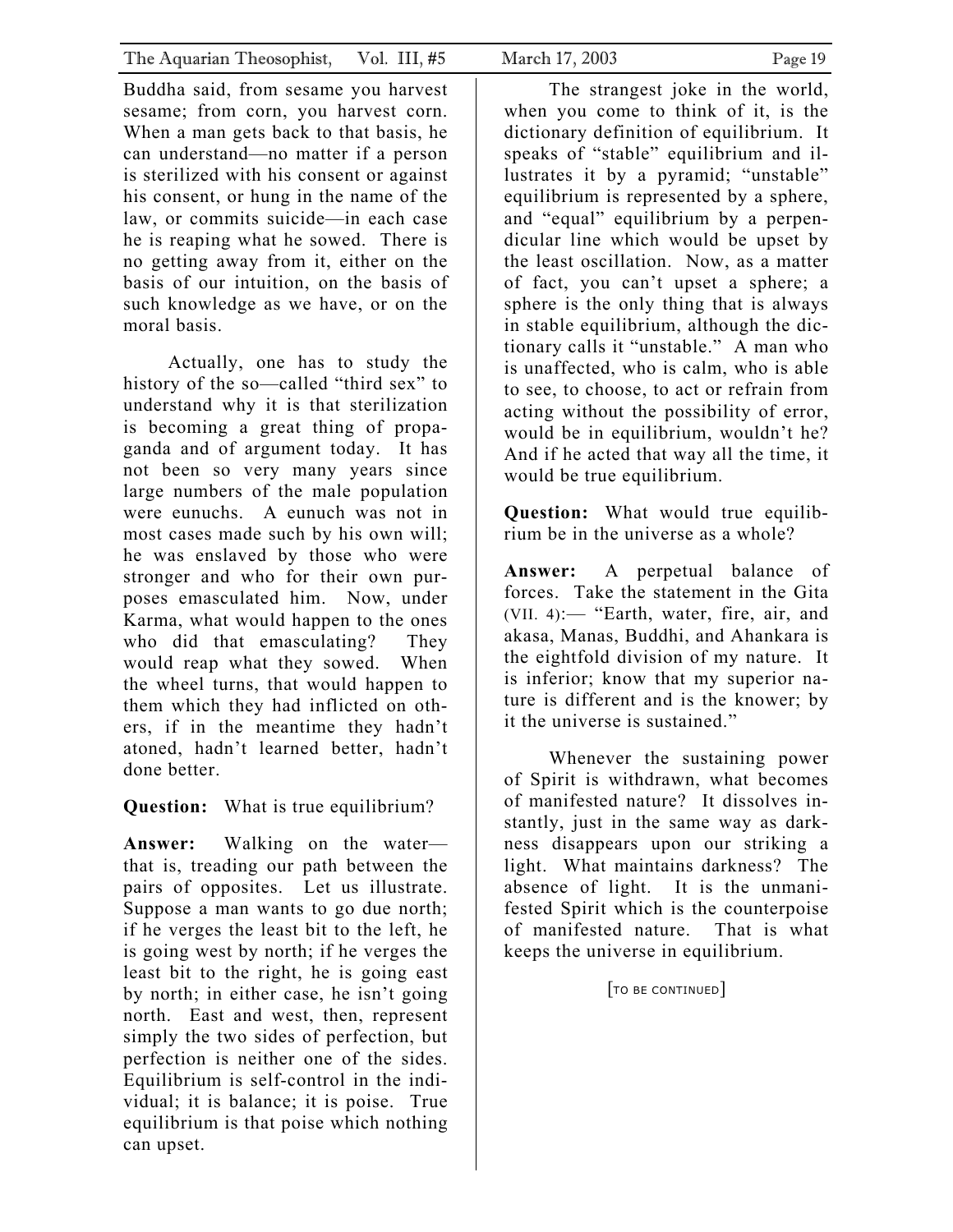<span id="page-19-0"></span>

#### THE COFFEE KLATCH

**Coffee Maker:** Now its quiet and there are no customers just yet  $-$  to early, too rainy. I wonder about Mirdad. If I had him here I would ask about this quote:

Preach Life to the dying, and to the living, Death. But to those who yearn to overcome preach deliverance from both.

Vast is the difference between 'holding' and 'being held.' You hold only what you love. What you hate holds you. Avoid being held.

More earths than one are spinning their courses across the voids of Time and Space. ….

Never complain of anything. To complain of a thing is to make of it a scourge for the complainer. To endure it well is to scourge it well. But to understand it is to make of it a faithful servant.

It often happens that a hunter aiming, say, at a roe would miss the roe and kill a hare of whose presence he was entirely unaware. A wise hunter will say in such a case, 'It was really the hare I had aimed at, and not the roe. And I got my quarry.'

Aim well, and any result is a good result.

What comes to you is yours. What delays in coming is not worth waiting for. Let it do the waiting.

You never miss an aim, if what you aim at aims at you.

An aim missed is always an aim attained. Let your hearts be Disappoinment-proof. …

One out of a hundred eggs spawned by a fish may come to fruition. Yet are the ninety-nine not wasted. So prodigal and so discriminately indiscriminate is Nature. Be you likewise prodigal and discriminately indiscriminate in sowing your hearts and minds in the hearts and

minds of men. (*The Book of Mirdad,* p. 173-74)

**Student:** Your mumbling again, is that *The Book of Mirdad* you declaim? Get me a cup of your first-flush Assam, and when settled with my tea I shall share a favorite of my own from there, [After much hustle and bustle the tea was fetched, as Coffee-Maker had grown fond of Michael Naimy's material, especially *The Book of Mirdad* and rainy days are good for sharing.]:

Wisdom is a burden to the half-wise as is folly to the fool. Assist the half-wise with his burden and let the fool alone; the half-wise can teach him more than you can.

Often you shall think your road impassable, somber and companionless. Have will and plod along; and round each curve you shall find a new companion.

No road in the trackless Space is yet untravelled. Where the footprints are few and far apart the road is safe and straight, though rough in spots and lonely. ….

On the way to overcoming the few count more than the many.

Creep where you cannot walk. Walk where you cannot run. Run where you cannot fly. Fly where you cannot bring the whole universe to a standstill within you.

Not once, nor twice, nor yet a hundred times must you raise the man who stumbles while endeavouring to follow your lead.' Keep raising him till he stumbles no more, remembering that you, too, once were babes. (*Ibid.,* p. 172)

#### **Collected Lady in the Center Booth:**

Bring me a cup of strong black Portuguese Roast along with a scone; and lend me your book, you both missed this vital step in any ounce of progress!!  $-$ :

Love is not a virtue. Love is a necessity; more so than bread and water; more so than light and air.

Let no one pride himself on loving. But rather breathe in Love and breathe it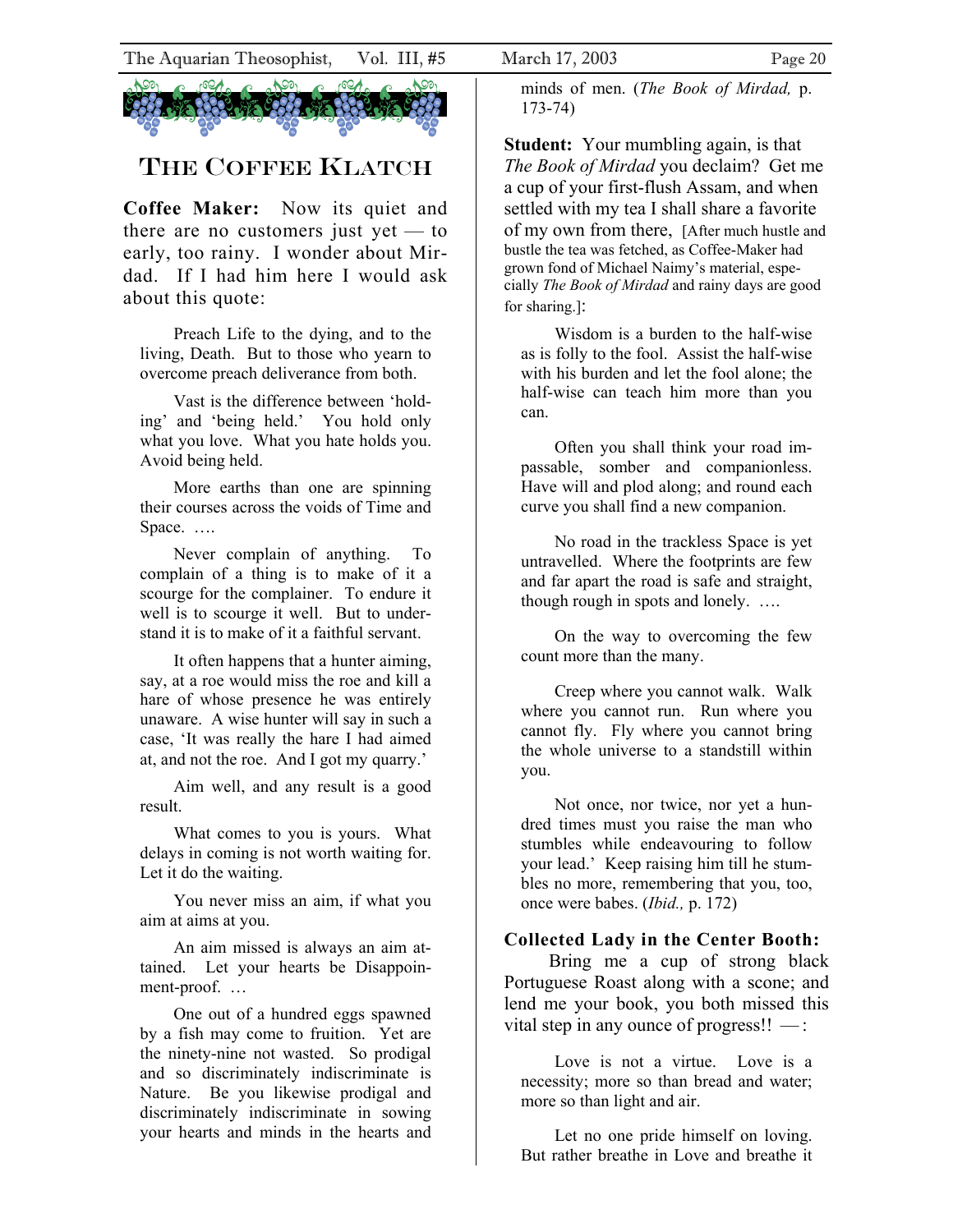out just as unconsciously and freely as you breath in the air and breathe it out.

For love needs no one to exalt it. Love will exalt the heart that it finds worthy of itself.

Seek no rewards for Love. Love is reward sufficient unto Love, as Hate is punishment sufficient unto Hate.

Nor Keep any accounts with Love. For Love accounts to no one but itself.

Love neither lends nor borrows; Love neither buys nor sells; but when it gives, it gives its all; and when it takes, it takes its all. Its very taking is a giving. Its very giving is a taking. Therefore is it the same to-day, to-morrow and forevermore.

Just as a mighty river empting itself in the sea is e'er replenished by the sea, so must you empty yourselves in Love that you may be ever filled with Love. The pool that would withhold the sea-gift from the sea becomes a stagnant pool.

There no 'more' nor 'less' in Love. The moment you attempt to grade and measure Love it slips away leaving behind it bitter memories.

Nor is there 'now' and 'then,' nor 'here' and 'there' in Love. All seasons are Love seasons. All spots are fit abodes for Love.

Love knows no boundaries or bars. A love whose course is checked by any obstacle whatever is not yet worthy of the name of Love.

I often hear you say that Love is blind, meaning that it can see no fault in the beloved. That kind of blindness is the height of seeing.

Would you were always so blind as to behold no fault in anything.

Nay, clear and penetrating is the eye of Love. Therefore it sees no fault. When Love has purged your sight, then would you see nothing at all unworthy of your love. (*Ibid.,* p. 64-65)

### EVOLUTION OF CONSCIOUSNESS

Why do we do say that philosophical midwifery<sup>[1](#page-20-0)</sup> is Platonic? Is there some essential way of describing the pathologos that necessitates Platonic framework? Does the Platonic tradition reach into contemporary thought, so that while classic in origin it is most contemporary? To answer these questions let us first review the elements of Platonic thought:

- 1) There is an ultimate and that is the Good, or the One, ineffable and understood only through negatives.
- 2) The realm of Ideas and their interrelationships constitute the intelligible vital reality, which is apprehended as the most brilliant *light of* Being.
- 3) The participation in this realm of Ideas is possible because its power manifests itself such that those receptive to it experience it as the perfection of Beauty.
- 4) All that proceeds from the One does so only to return once again to the source of its being, that is, there is a procession and a return to the Good, or the One.
- 5) As there are conditions for participating in that realm of reality so there is a corresponding range of participation in that realm of Ideas, that is there are no limitations or blocks that cannot be overcome.
- 6) There are two major realms of human experience: the realm of Opinion with belief and image-thinking, and the realm of the Intelligibles with: under-

<span id="page-20-0"></span> $\overline{a}$ Philosophical Midwifery: A New Paradigm for 1 [Much of this article has been extracted from Understanding Human Problems with Its Validation, by Pierre Grimes and Regina L. Uliana, Chapter 14, pp. 166-171]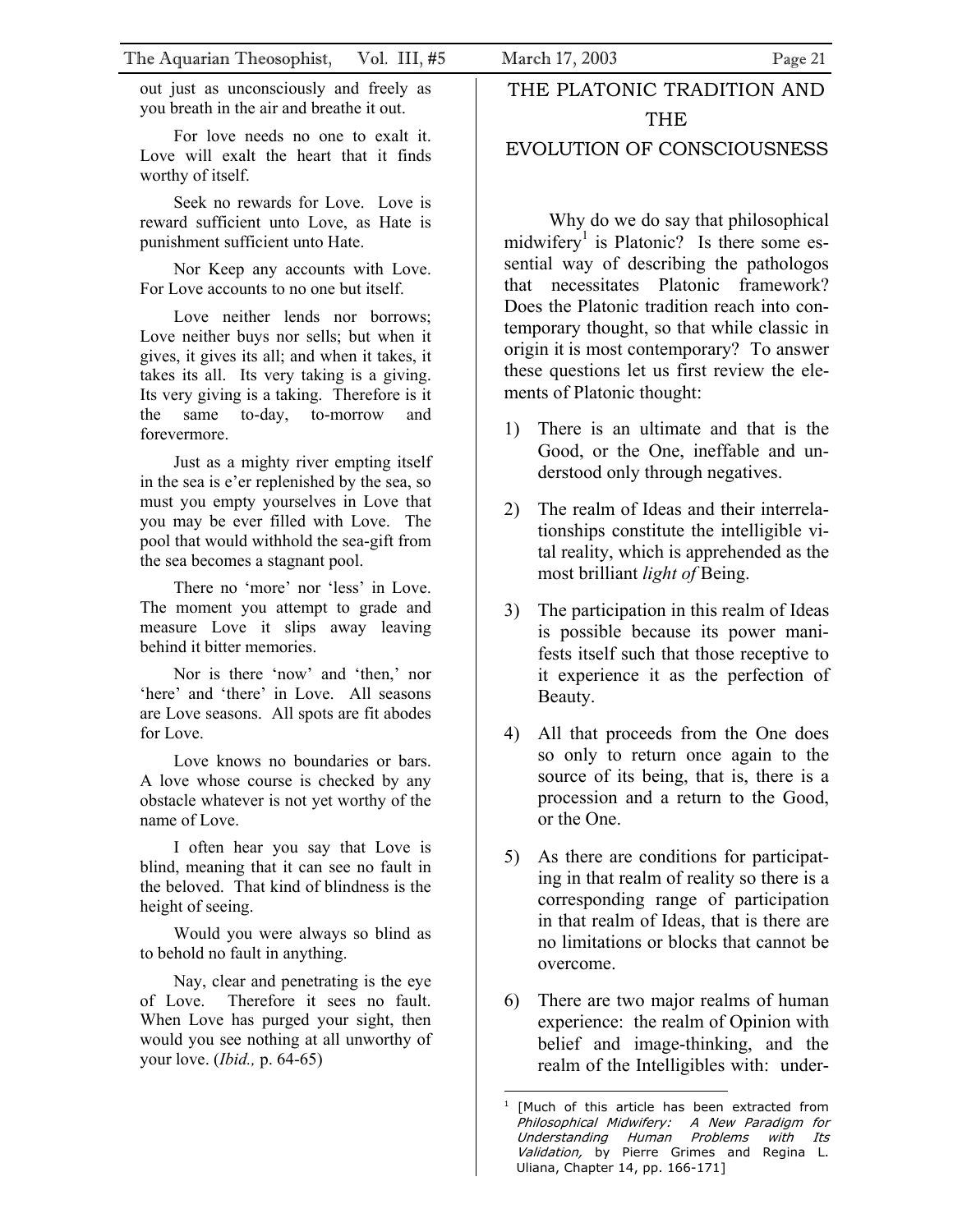standing and knowledge; these two realms form a hierarchically structured perception of reality. The realm of Opinion is experienced by those participating in it as an existence trapped by fate, whereas those participating in the Intelligible experience freedom and providence.

- 7) In our present existence, our task is to learn how to properly rule the soul's activities, since in the afterworld there is the application of that learning to that struggle of the soul to reach the most lofty of visions. Thus, it is essential that the soul learn here, through mastery of oneself, to participate most fully in the divine, for that is the meaning of our existence.
- 8) The dialectic is the vehicle for reaching an understanding of these levels; it presents mind as both the structure and the nature of reality. When it functions to resolve problems that block a unitary view of that reality, this is called philosophical midwifery.

The application of the principles of philosophical midwifery to the realm of Opinion is presented in this work; for since the pathologos, as a class, are false beliefs about oneself and reality that were learned under duress from those appearing as sophists<sup>[1](#page-21-0)</sup>, it is in the realm of Opinion. Since the dialectic has been shown to function in both realms, Opinion and the Intelligible, we can say that the whole can be seen as rational, exhibiting the power of mind.

In identifying the pathologos as the source of problems at the level of Opinion, we have extended the dialectic into that realm. In both realms, analogical relations

are common and follow the dictum, "relations are constant and terms vary." Hence, with a simple change in terms we can describe the dynamics or the terms operating on the level of the Intelligible. The terms, therefore, will have a higher intellectual functioning in the one case, but the relationships between the terms remain similar in the higher and lower realms. For in any system that is hierarchical within an analogical structure, we always find similar relationships, although the terms vary on each level of the hierarchy. Thus, it should not be surprising that the way we participate in the pathologos follows the same logic as the general description of the theory of participation in the Ideas. Several Platonic authors discuss this idea, but we shall draw our comparison from Proclus, rather than Plato or Plotinus, for his thought most fully articulates the metaphysical dimensions of Platonic thought and brings all aspects of Hellenism into a harmonious unity. Giovanni Reale calls Proclus a "speculative genius of the first order," saying:

"The Proclean synthesis, in fact, aimed at embracing *in* a systematic way the whole spiritual life of the Greeks, at taking on all aspects of it, and at furnishing it with a specific justification: from philosophy, to poetry, to popular religion, to the mysteries, to myths, and in general to all the beliefs which are embraced within the faith of the Hellenes as it has been shaped in the Imperial age."

First, then, let us examine how Proclus describes *participation* on the level of Ideas or as Idea is sometimes translated, the *Forms:* 

"Accordingly, we must affirm that the cause of this participation is, on the one hand, the efficacious power of the primordial divine Forms themselves, and on the other hand the appetency of the beings that are shaped in accordance with them and that participate in the formative activity that proceeds from them."

The power joins with the appetency creating a participation that is creative, ex-

<span id="page-21-0"></span> <sup>1</sup> The Sophists derived their assumed authority from sense-data rather than the heart. With them the "Inner life" is strictly subservient to the outer appearance rather than vice versa. However true this may be, the *pathologos* has the upper hand. The urge to imitate a "great teacher" rather than to be one is seductive to the personality — hence the power of the pathologos, even in the circle of those who "technically" know better!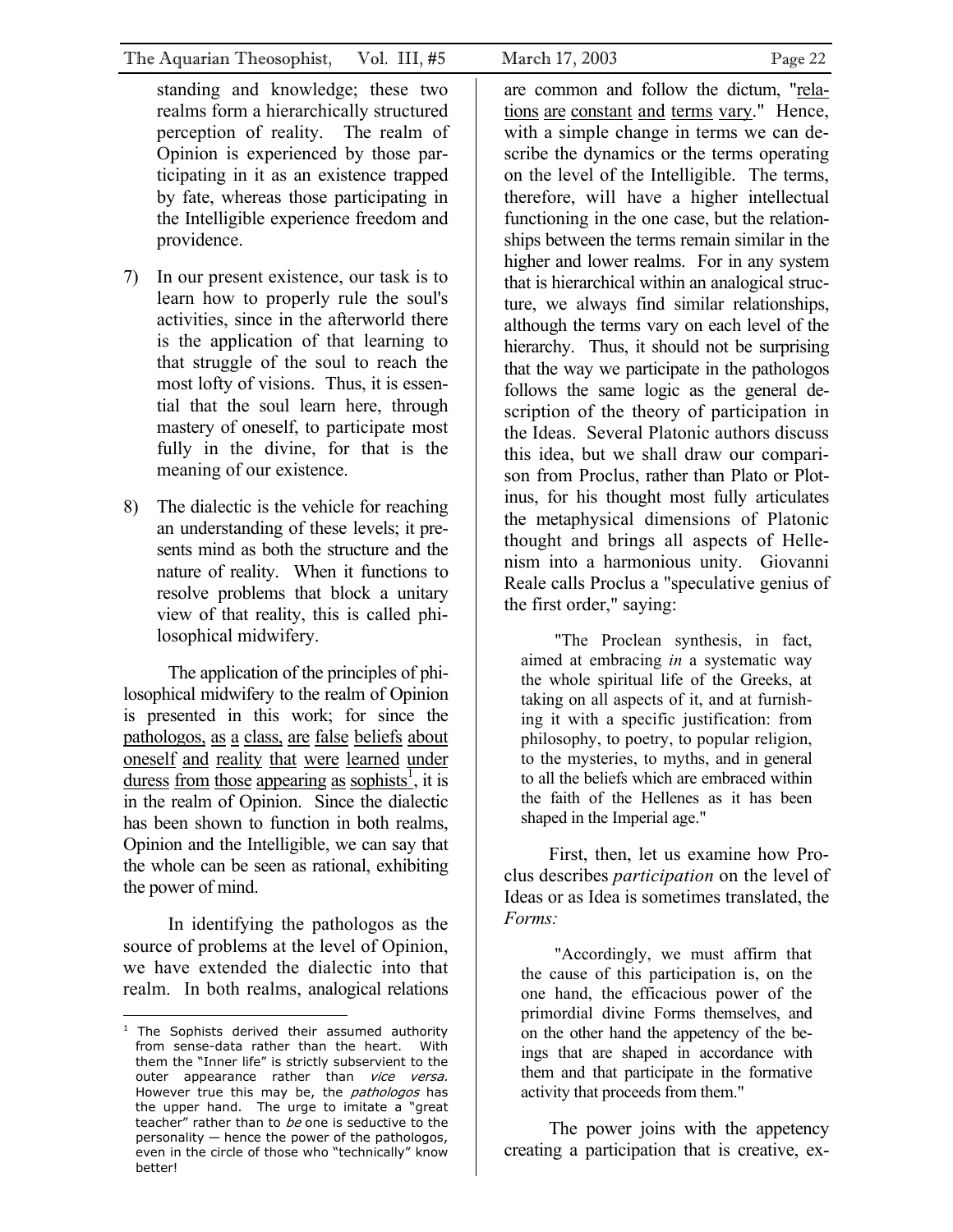pressing the higher through the lower as the lower participates the higher. The Ideas shape and mold the appetency, framing an activity that emerges from their union. The formative principle is the model or pattern that profoundly influences the psyche on a fundamental level. For it is able to influence not only the goal-directed activity of the subject, but it also reaches into that level where changes and transformations of the character of the subject take place, changes that affect every mannerism and gesture of the subject. For the pathologos to be transmitted, it must appear to the subject as if the pathologos afforded a participation into what was most real; otherwise, it would never have the power to transform the subject into a copy of itself. It achieves this because the pathologos is an object around which the subject molds its own behavior like the players in the theater shape their acting from their own past experiences. The pathologos expresses itself through complementary images, themes, and thoughts that cluster around it, and through those expressions it functions in a unitary way. Whenever conditions appear analogous to the pathologos-scenes, then these past patterns come into play, often with tragic consequences. We can say that the formative activity that proceeds from the pathologos is a shadow of the higher; and the desire on the part of the subject is for what seems to be a higher and seems more real, but it is parallel to the pathologos functioning.

Surely, the influence of the pathologos is pervasive, and its power to control *seems* secure, for it has a formidable appearance. And we know it is not an easy task to escape from its sphere of influence. The power it possesses seems awesome, but certainly the scope of that power is not on the level of the Ideas, or Forms; for with the participation in the Forms there is a more profound awareness of the nature and scope of the real, whereas the pathologos is narrowly defined and darkened with unknowing. Yet within that limited scope, there is a shaping force of its own.

Proclus adds,

"For the creative action of the Forms is not alone sufficient to bring about participation; at all events, though these Forms are everywhere to the same degree, not all things participate alike in them; nor is the appetency of the beings that participate adequate without their creative activity."

In the realm of Belief, the pathologos functions in a way similar to the Forms. But the pathologos itself gains its entire effect by the believer's own powerful desire to participate in that model; and members of the same family will participate in varying degrees by fusing with the pathologos within the background of normalcy, that is, the normal framework of the family milieu. Without some mode of participation there would be no pathologos. Clearly, the degree of receptivity to the formation of the pathologos can be expressed as the degree to which one participates in the pathologos; and even when one family member significantly reduces participating, other members absorb that member's roles until through successive withdrawals there are no more players left to play the roles.

Concluding this section, Proclus says,

"First of all, every creative agent works upon what is by nature susceptible to its action, that is, upon what is capable of receiving its action, so that when the Demiurge will create something of a given character, the subject that is fitted to receive it, whatever the character may be, by its very aptitude presents itself as a collaborator with the agent that can create; and it does so through its desire, for its approach is caused by desire for what it is moving towards."'

The divine creative Being, God the Maker-or the Demiurge- brings his creation to himself because the creation is not alien to its source and becomes a willing *collaborator* that plays out its destiny while guided by the providential nature. The creative participation of the art with the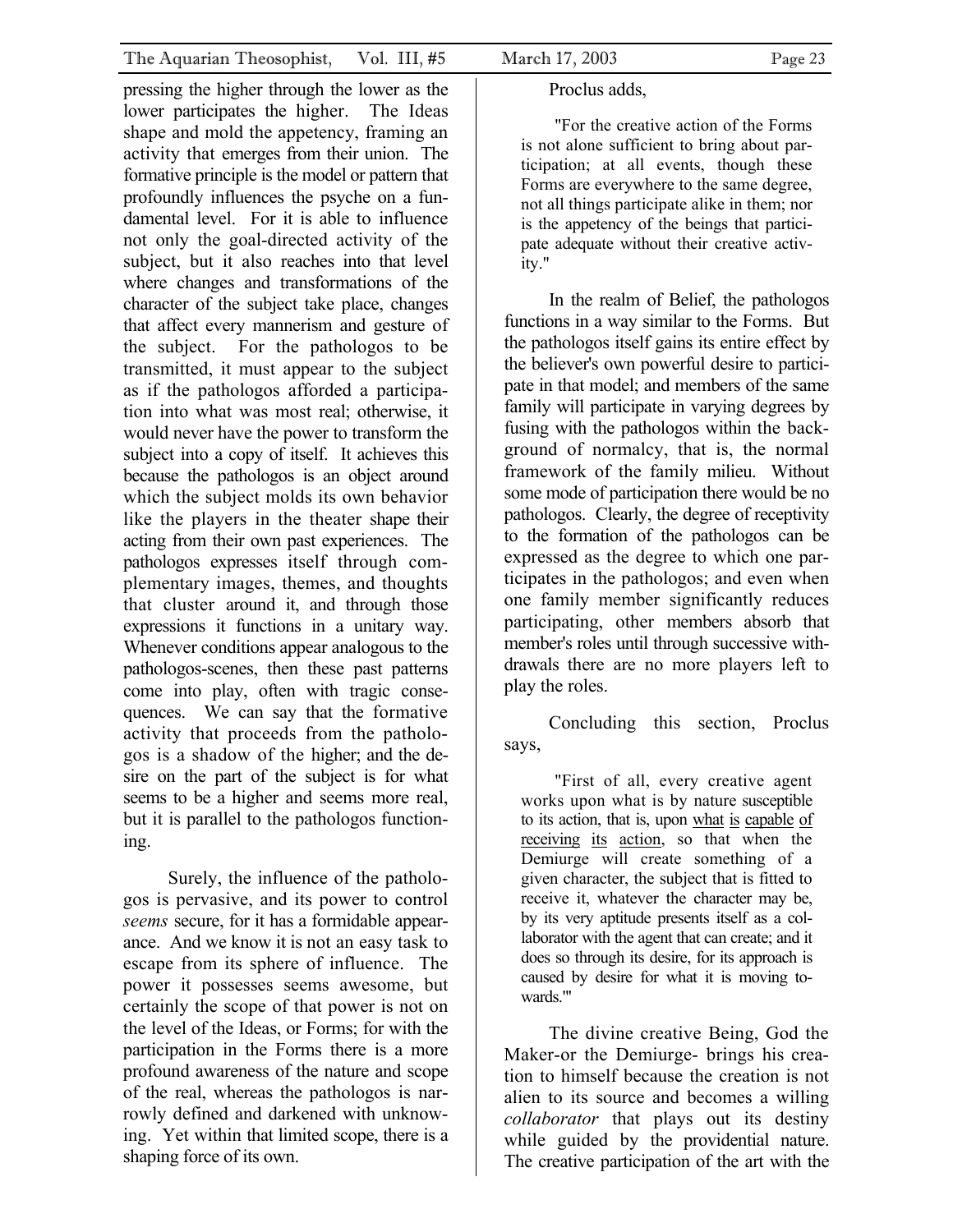artist and of the act with the acted upon brings a vision shared by each into the mystery of itself.

Carrying this thought of an emergent evolution throughout all levels is the hallmark of Platonic thought. It provides a structure within which to find compatible parts or levels of our reality. The pathologos operates on the level of Belief, for those are the shadows on the wall of Plato's allegory of the cave. When man is under the influence of the pathologos, he knows nothing of the upper world nor of the source of the images that he accepts for reality. This is because, in terms of the allegory, he accepts as final the voices of those who originated these beliefs. It is by questioning these b fiefs that the prisoner gains freedom and emerges from the cave, but there a price for such freedom. Surely, this is the predominant theme and condition of the pathologos: exile and abandonment, the allegory tells us, await those bold enough to seek an escape from the chains of belief. The power it possesses seems awesome.

Indeed, it appears that we are being shaped and molded by the pathologos. Some argue that since we act out the model, our mind must, in son way, contain a kind of reflection of the pathologos. No, the truth is that none of these metaphorsshaped, molded, and reflected-describes the inner workings of the pathologos. This is because these images contain and presuppose a passive subject. We are collaborators with the pathologos sine we participate in such beliefs and become like them to the degree we participate in them. The long preparation of the milieu made the pathology scene the vehicle for the transmission. We entered a process, and that process made us receptive to the transmission of the pathologos. We gave birth to it. We maintain it, and it became the basis of much that proceeds from u Further, as we have seen, the subject is not a passive agent but an essential collaborator with the pathologos. For the subject takes on a role in a dram that has been created by those who established the conditions for the tram mission and maintenance of one's own pathologos.

We know, too, that we must have judged it to be the only true conclusion we could draw since the acceptance of the pathologos allowed a level of survival for us. Hence, we can say that it was to our benefit to believe as we did, given our dependent status. While it allowed no other alternative; it did bring with it secondary benefits: a unity with a clan, an acceptance, and a role. Thus, as a survival mechanism, the pathologos has a kind of efficacious power within the limits of group loyalty.

Seeing into the roots of the pathologos brings about a deeper appreciation of the powers of the mind, and we gain by directly seeing the value of facing the puzzle of our problems; we discover what we always wanted to know — that we can solve our most perplexing problems ourselves — and this gives a measure of trust to the hope that by searching within ourselves we will survive our own folly. This deeper appreciation of the value of mind and understanding naturally leads us to seek things akin to this higher level of functioning. For now we can step into a mindful evolution as it emerges with and through our willingness to participate in this realm of the mind and with it a desire to enter into more mature encounters.

Thus, while it is interesting to recognize that the pathologos can be accounted for in Platonic terms, it is important to this description that we call philosophical midwifery Platonic; and further it is important to understand why we count ourselves in that tradition. There is, of course, much *more to philosophical midwifery* than the dialectic of the pathologos, because the dialectic also explores another level of human problems, problems not of belief but of the understanding; and as such, these are more profound and provocative, reaching further into the mystery of man and the evolution of individual consciousness.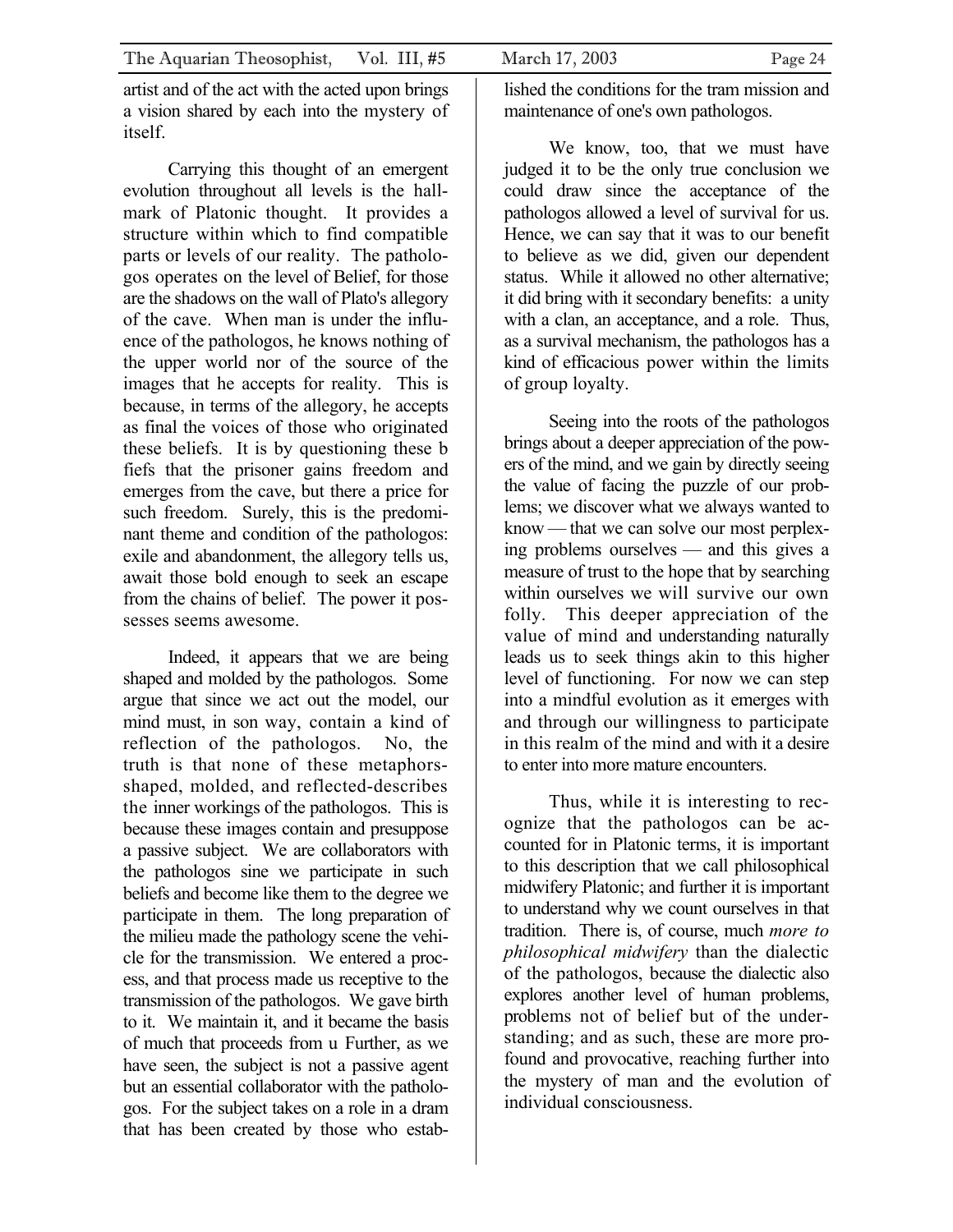# <span id="page-24-0"></span>The Doctrine of the Heart

Ghadr Singh, having taken the vow, received the instruction of the Master:

"Go forth. Seek out him who knows still less than thou, and — let him hear the Law Then return."

Ghadr Singh departed, full of confidence in the power of the vow, full of confidence in the Guru, full of confidence in the Law.

But those to whom he went, speaking of the Law, were full of conceits — some of pride, some of possessions, some of the conceits of ignorance. None saw what he saw. None gained confidence in the Guru, and he gained the confidence of no one. No one was raised to his state; hence doubts supervened, and Ghadr Singh fell into the state of those to whom he went forth.

"Master, why is this?" asked Ghadr Singh when he had returned to the Guru for enlightenment, and had told him of the state in which he had fallen. "Upon entering the state, I saw. Upon leaving the state, I saw. But while in the state I was the state. Is the sight different in different conditions of being?"

The Guru replied: "The perceiving Power does not change. It is the same in all beings. Whether his sight is cast forward upon the state he is entering; or whether the sight is cast backward upon the state he is leaving; whether on this state, or that, or another, it is the same Power."

Having pondered these sayings, Ghadr Singh returned again to the guru with formal questions, for the modifications of the mind are many. As it is well known, Ghadr means rebellion, and Singh was troubled with the insurrection of the mind, being unaware that the mind of man is not self-illuminative, is not all-inclusive, and is colored both from without and from within.

"Master, when I am with you, my mind is clear seeing and the path is smooth. There are no difficulties and it seems certain that I will never again fall into error. When I am gone from you upon my own duties, there is once more division, and my faculties are confused. Some duties seem clear, but distasteful.

Even as I consider the road to be followed, it disappears. I am alone and overborne."

"This is the witness within thyself that that which was said is true. Upon entering the state, the path is swallowed up in the state. Upon entering the form, the Soul loses its identity and becomes one with the form."

"But does not the identity of the Soul depend upon the form assumed?"

"Were this true, there could be no immortality for the Soul. With the destruction of the form, the Soul would cease. Therefore men say, He was born; he lives, he grows old; he is dead."

"Master, upon what does the Soul depend for its immortality?"

"Upon nothing at all. The Soul of man is Self-existent. It is one with the One. The Soul goes from state to state. There is no end to the states, for the Soul makes its own states. The Soul goes from form to form. There is no end to the forms into which the Soul enters, for the Soul is the creator of all forms. The mind of man is the sum of the states, both of the states which have been, and the states which are to be. The body of man is the modification within the state — both the bodies which have been and the bodies which are yet to be."

"Master, who, or what, is the destroyer of forms?"

"The Soul of man is creator. The Soul of man is also the destroyer. This is to be learned by the Soul. His identity proceeds from the One. The Universe is the image of the Self, and proceeds from the Self. The Soul imagines, I am this form; I am this state; I am this mind. These are temporal things. The Soul, being in its own nature immortal and free, wearies of its creations and imagines new and fair beauties, saying, here will I be happy forever. It casts its old bonds and enters into others which are new. This is Swarga for the Soul, to imagine a new delights and to enter into them. The hells of the Soul are its efforts to free itself from old forms and conditionings."

"Is there, then, no rest for the Soul, nor any freedom to be had? Cannot the gods give aid, nor the rites of religion provide benefits?"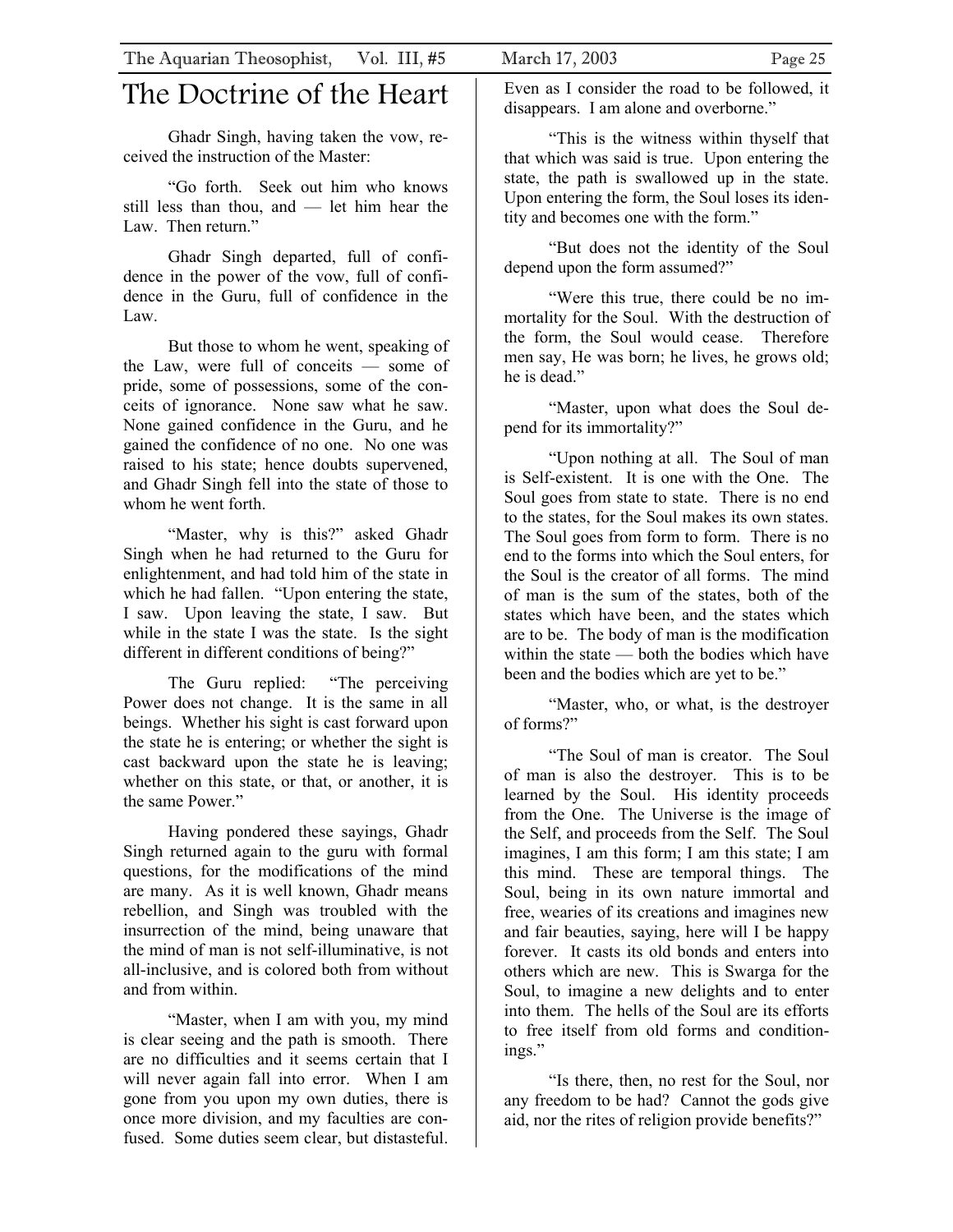"These also are the Soul's creations. These also are forms and states imagined by the Soul. In them the Soul delights until wearied. Then the Soul creates other gods, and enters other ceremonies. If the own nature of the Soul is freedom, all states are limitations and bondage. They are animated by the Soul. When the Soul withdraws, where is the state? It is withdrawn. It becomes an abstraction. There is this difference: the unemancipated live in the form and the state, like a spider which spins forth its web and indraws its web. They are not entangled in the web of creation. They put forth forms as a man puts forth speech, for another's hearing and instruction. They indraw forms, as a man becomes silent after giving direction. The power of speech resides in man, not in anything that he utters. The power of creation resides in the Soul, and not in its creations. As a man is intoxicated by his own power of speech and the words which he utters, the unwary Soul is intoxicated with the power of creation and the forms into which it enters. This is the road of unwisdom. It is the path of the descent of the Soul into the bondage of matter."

Ghadr Singh, his head filled with doctrines, gave gratitude to the Instructor, left the terrace of enlightenment, and returned toward his dwelling place filled with the illumination received. He determined to spin his web like a mother-spider, who spins that her young may be sheltered and nourished. He walked swiftly, pondering words of wisdom to be uttered for the guidance of men.

A stone rose up and bruised his heel. As the life in his member made outcry, Ghadr Singh forgot the words of his wisdom, and spoke words of reproof to the road-mender, warning him against neglecting his duties.

At the field of the medlar trees a Vai-shya<sup>[1](#page-25-0)</sup> waited and made him an offering for the fruit. Ghadr Singh, seeing that the price was insufficient for his needs, reviled the merchant, who went his way silent but filled with bitterness, hating all Brahmins for their pride and conceit, which consider not the needs of another.

At the gate of the compound two children were playing at games. At sight of Ghadr Singh they shouted boisterously, making pretense, as is the way of Souls in small bodies. Ghadr Singh whipped them with harsh words for their trespass and unseemly conduct. The children went away crying and in fear.

Ghadr Singh sought his wife. In the women's quarter he found her, weeping. The sight distressed Ghadr Singh, who asked her the cause of her sorrow. After much urging she confessed that she had sat listening to the play of the children, taking delight in their mirth, and was grieving because they had been driven away unkindly.

Ghadr Singh reproved his wife with measured citations from Manu, pointing out the duties of wives and of children. His wife, being a religious-minded woman and loving her husband, received his correction with meekness.

Ghadr Singh went to the prayer-room and meditated long and earnestly. His meditation was disturbed by the pain in his heel, by thoughts of the advantage sought to be taken of him by the merchant, by visions of the two frightened children, and by the memories of his wife's tears. Nevertheless, he forgave them all, both the animate and the inanimate, for the wrongs he had endured, and in this act of forgiveness found the satisfaction which he sought.

On his return to the Master next day, Ghadr Singh recounted to the preceptor the events that had befallen, and as the Master remained silent Ghadr Singh was moved to inquiries.

"Master, thou who hast patience with my ignorance, and charity for my misunderstandings, and compassion when I err, tell me for my enlightenment how I may help all these beings so that they sin no more."

The Master's eye rested upon Ghadr Singh, but the Master spoke not at all. But Ghadr Singh, because he was under the eye of the Master, saw his own nakedness and was ashamed. He saw that he had had no patience with ignorance, no charity for misunderstanding, no compassion for errors, and that therefore the sins of all the others were his own sins, and that his meditation was but a potion he had taken to gain forgetfulness from his own wrong doing.

<span id="page-25-0"></span>l  $<sup>1</sup>$  Vaishya, the Trader or Merchant Caste.</sup>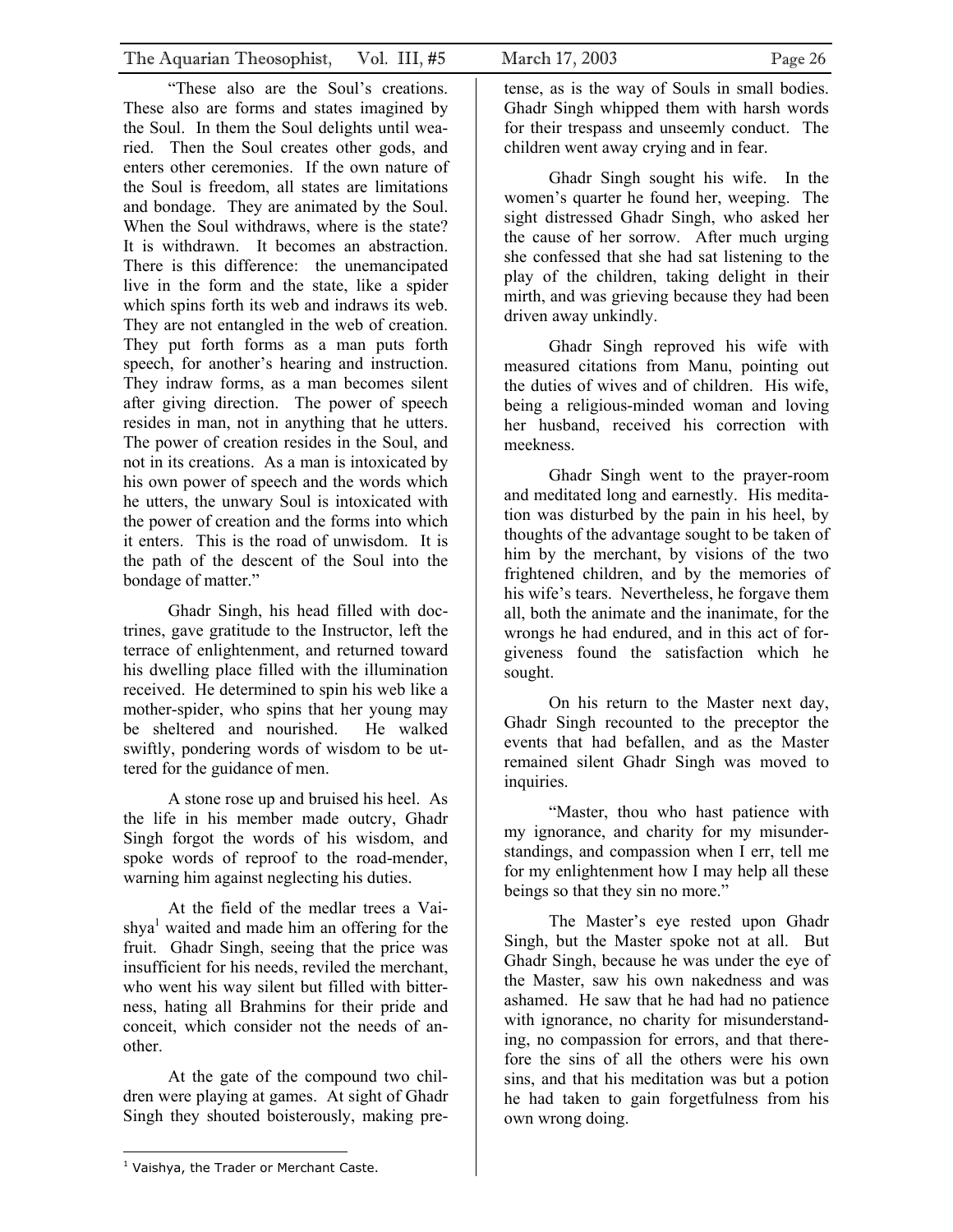<span id="page-26-0"></span>Then the Master spoke kindly to Ghadr Singh.

"The doctrine of the head gives correction. The doctrine of the heart gives consideration. The doctrine of the heart sees Souls. The doctrine of the head sees sins. The head sees the state. The heart sees the Soul. The way of emancipation is the heart doctrine."

Ghadr Singh began to study the doctrine of the heart.

#### **Keely and Zero Point Energy**

Robert Bruce MacDonald

When H.P. Blavatsky was writing *The Secret Doctrine* in the 1880s, there was much interest surrounding the experiments and theories of a certain John Worrell Keely. Blavatsky looked at the theoretical commentary of Keely and recognized an individual cognizant of occult theory. Keely had developed an experimental motor that defied the contemporary theory of the laws of physics but operated, Blavatsky recognized, according to occult laws. The commentary that Blavatsky provided concerning Keely's work is very suggestive, especially when taken in conjunction with work being done today.

There is much interest among researchers today on a type of energy called zero-point energy. This energy is associated with the so-called vacuum. Bill Morgan, in an internet article titled "Scalar Wars - The Brave New World of Scalar Electromagnetics" paraphrases the development of the concept as follows:

[I]t was thought that a totally empty volume of space could be created by simply removing all matter and, in particular, all gases. That was our first concept of the vacuum.  $\ldots$  Late in the 19<sup>th</sup> century, it became apparent that the region still contained thermal radiation. But it seemed that the radiation might be eliminated by

cooling. So the second concept of getting a real vacuum is to cool it down to . . . absolute zero. . . . Well, since then, both theory and experiment have shown that there is a non-thermal radiation in the vacuum and that it persists even if the temperature could be lowered to absolute zero. Therefore, it was simply called the "zero point" radiation. (Morgan, p.5)

The question that naturally arises is, if there is no matter and no apparent physical energy of any sort, what is this energy at zero-point? Where does it come from and how is it transmitted?

To get a better understanding of what is happening, perhaps it would be instructive to look at the nature of waves. Physics describes two broad categories of waves, longitudinal and transverse waves. From Ira M. Freeman's *Physics Made Simple*, we read the following:

[P]articles moved by a compression wave, the kind that produces sound, **oscillate** (move back and forth about a center) along the line in which the waves are moving. For this reason they are called *longitudinal waves*. In other kinds of waves, the disturbed particles move perpendicular to the line of the advance of the waves; these are called *transverse waves*. Still other waves are combinations of longitudinal and transverse motion  $\ldots$  (Freeman, p.85)

Try now to envision each type of wave and where each comes from. As was pointed out, sound moves in the form of longitudinal waves. The wave describes the movement of energy from its source as that energy travels outward. Sound carries through air and because air molecules are all pushed tight up against one another, it is not easier for the molecule of air to move in any one direction more so than in any other direction. Consequently, the wave and the particles move in the same direction. Think of a square room filled with people such that they are all standing shoulder to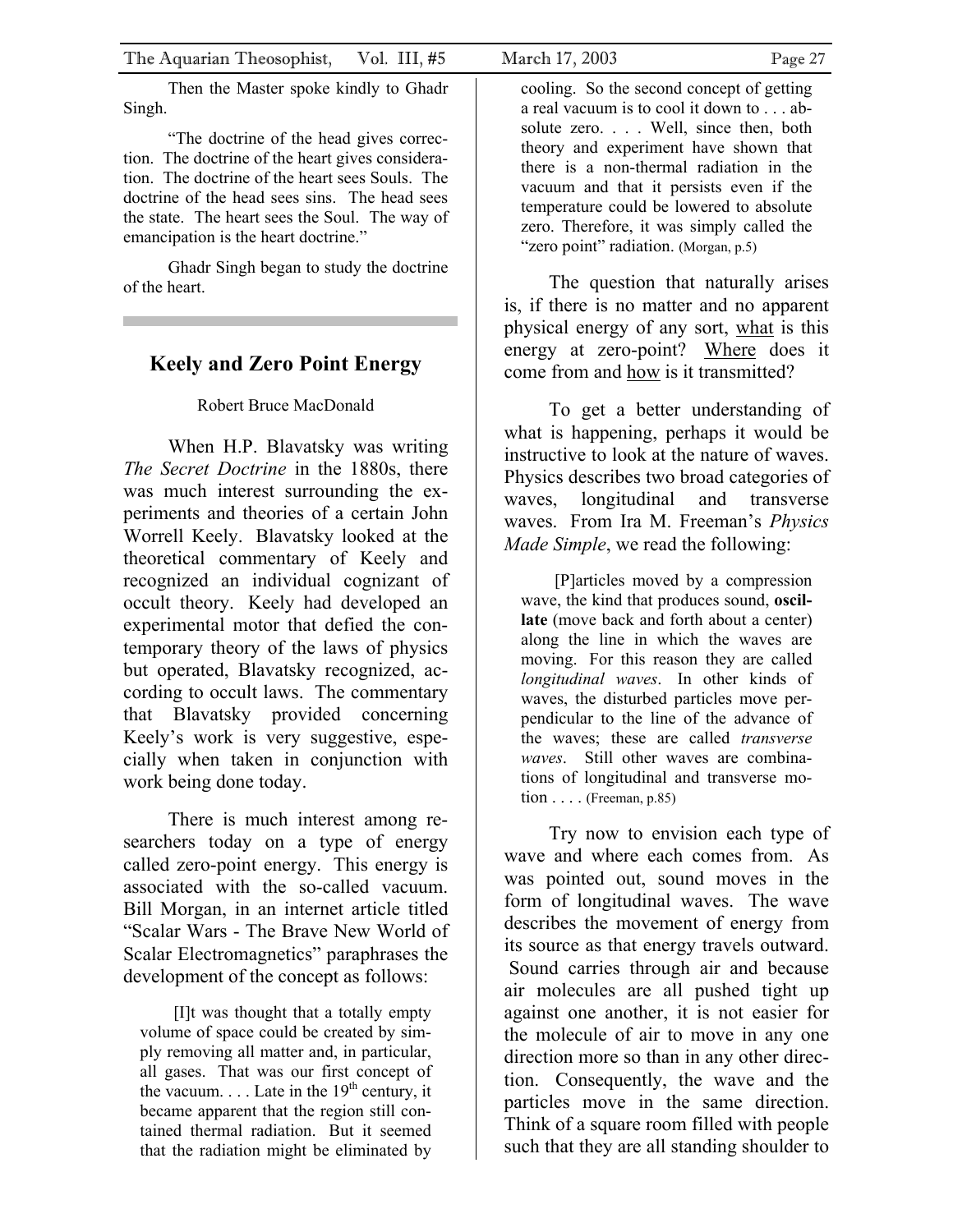shoulder and there is no room for anyone else. If all the people standing along the east wall were suddenly to push west, they would lean into those who are standing directly west of them then rebound upright because they have no place else to go. This wave would be transmitted from the east wall to the west wall through all of the people in the room until the force is carried into the wall by those standing adjacent to it. The wave moved from east to west and each member of the room oscillated slightly in the direction of the wave from east to west. If there was very low gravity in that room we could envision some or all of the people popping up into the air above them in a direction that was perpendicular to the direction of the wave before they settled back down onto the ground. This is much the way that we can understand a wave moving up onto a beach. As the wave moves longitudinally through the water towards land the depth of the water will begin to shrink. At some point it will be shallow enough that wave will take on a transverse component moving some of the water into the air above. The force of the wave is strong enough to overcome the force of gravity and move the water at the surface into the air. The force of the wave is quickly expended as the medium in which it is moving disappears and it works to push the water up into the air and finally pushes a thin film of water inland.

How does the Sun transmit its energy through the vacuum of space to earth? If we were to view space as a non-physical material (having no mass), then if the Sun were able to affect this material we could envision longitudinal waves emanating from the Sun moving outward into the Solar System. As the waters of space approached the physical planets, perhaps there is a thinning of the ether (the oceans) so that the force

pushes the surface into the interetheric area between the oceans of space and the planets. This produces what science refers to as electromagnetic radiation with its particular waveform. Again Bill Morgan commenting on the work of zero-point energy researcher, Col. Tom Bearden, writes as follows:

The vast seething ocean of energy of the vacuum, the longitudinal scalar EM waves of the time domain, can now be tapped and "transduced" into ordinary (transverse) EM energy in our 3-Space world. The process can be compared to putting a paddlewheel into a river. The energy acquired is free, since the river is there flowing whether we tap it or not. And it is a mighty river, and is not diminished by our paddlewheel. (Morgan, p.6)

These writers are using the image of an ocean through which these "longitudinal scalar EM waves" are moving. The theory postulates that this fourth dimension is the time dimension as Morgan again points out:

We live in a 3-dimensional world, which physics calls "3-space." But there is also spacetime, or 4-space, or the  $4<sup>th</sup>$ dimension." Then suddenly comes this amazing new knowledge that time is . . . energy which is compressed by exactly the same factor by which matter is considered compressed energy: the speed-oflight-squared!

So we have a new companion to the famous  $E=mc^2$ . It is now paired with E=tc<sup>2</sup> (where t is actually "delta-t," or change in time). (Morgan, p.4)

So whether this  $4<sup>th</sup>$  dimension is to be looked upon as a temporal dimension or as a dimension that encodes temporal information for our 3-dimensional world, among other things, it seems clear that it behaves as some sort of deep ocean from which energy can be extracted. How are we to understand this?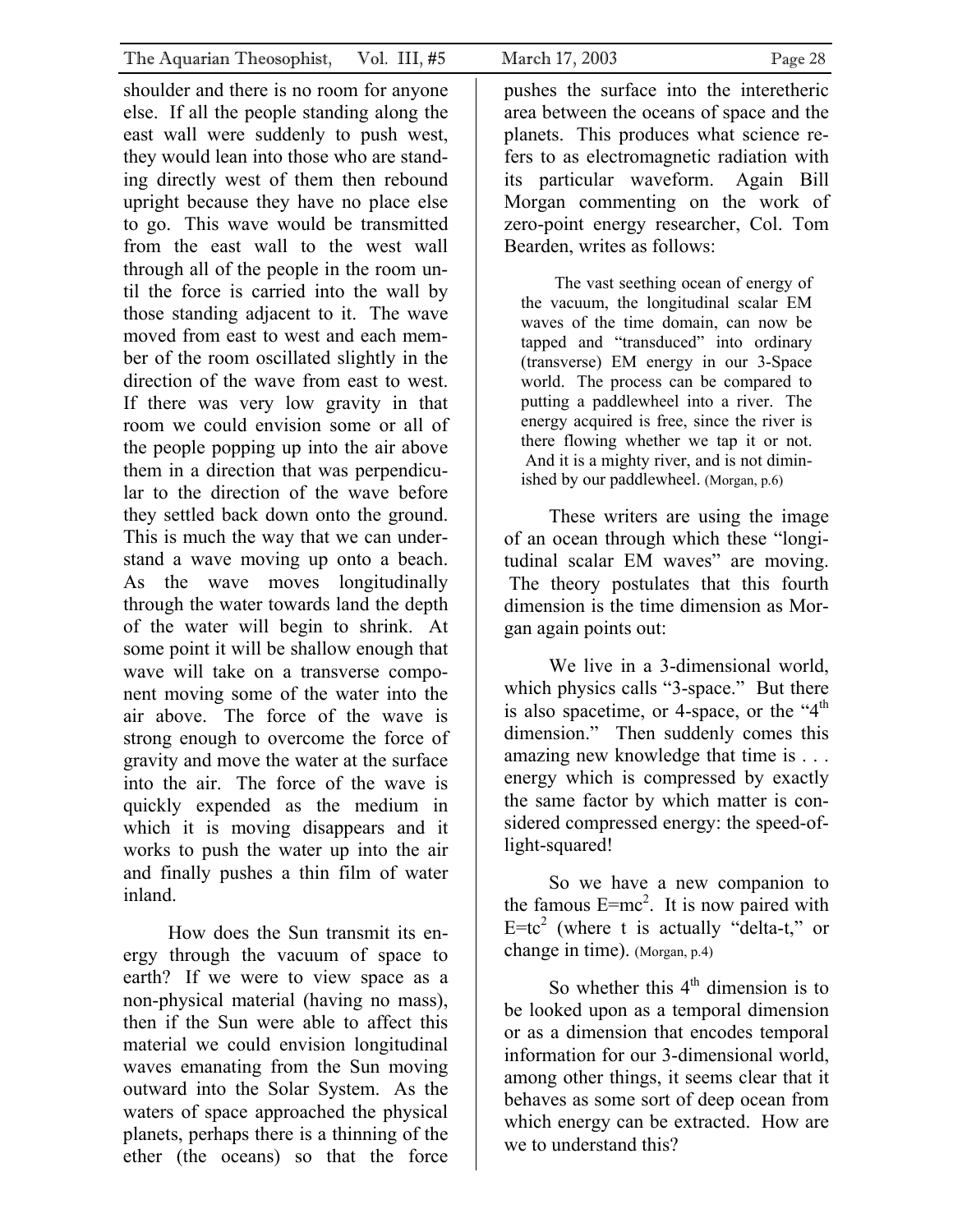When explaining his "Vibratory Physics", one of the central ideas that Keely expounded on was that of the neutral centre. All natural bodies from the sub-atomic particles to planets and stars are spherical in nature and they possess a neutral centre. Keely gives us some clues as to the nature of the neutral centre when he writes the following:

Taking into consideration even the introductory conditions of the etheric stage, etheric vibration has proved to me that the higher the velocity of its rotating stream the greater is its tendency towards the neutral centre, or centre of sympathetic coincidence. Were it otherwise, how could there ever be any planetary formations, or the building up of visible structures? If a billiard ball were rotated to a certain velocity, it would separate in pieces, and the pieces would fly off in a tangent, but if it were a ball of ether, the higher the velocity of rotation, the stronger would be the tendency of its corpuscules to seek its centre of neutrality, and to hold together. (*True Science*, pp.17-18)

Like the eye of a hurricane, which is an area of stillness and very low pressure, the neutral centre pulls towards it other weaker neutral centres of the appropriate nature (like attracts like). It is like a vacuum in the ether pulling mass and energy towards its centre in a spiraling motion. Without that neutral centre, objects like the billiard ball would fly apart into a myriad of pieces. In a very real sense, the neutral centre is what imparts life to a body: ". . . Fohat, in its various manifestations, is the mysterious link between Mind and Matter, the animating principle electrifying every atom into life" (*SD* I, p.16). In Theosophy we speak of Fohat and Laya Centres. Blavatsky gives us some further clues when she writes the following:

When Fohat is said to produce "Seven Laya Centres," it means that for formative or creative purposes, the Great Law (Theists may call it God) stops, or

rather modifies its perpetual motion on seven invisible points within the area of the manifested Universe. "*The great Breath digs through Space seven holes into Laya to cause them to circumgyrate during Manvantara*" (Occult Catechism). We have said that Laya is what Science may call the Zero-point or line; the realm of absolute negativeness, or the one real absolute Force. . . . It may serve to elucidate the meaning if we attempt to imagine a neutral centre—the dream of those who would discover perpetual motion. A "neutral centre" is, in one aspect, the limiting point of any given set of senses. Thus, imagine two consecutive planes of matter as already formed; each of these corresponding to an appropriate set of perceptive organs. We are forced to admit that between these two planes of matter an incessant circulation takes place; and if we follow the atoms and molecules of (say) the lower in their transformation upwards, these will come to a point where they pass altogether beyond the range of the faculties we are using on the lower plane. In fact, to us the matter of the lower plane there vanishes from our perception into nothing—or rather it passes on to the higher plane, and the state of matter corresponding to such a point of transition must certainly possess special and not readily discoverable properties. (*SD* I, pp.147-48)

Blavatsky tells us that not only does Fohat create these neutral centres but that the God or the great Breath is responsible for digging seven Laya centres, and these Laya centres correspond to different planes wherein the set of senses developed on one plane are not perceptive to the energies of the neutral centre or plane adjacent to it. Keely echoes this when he writes the following:

Light and heat are not evolved until the force of the vibratory sympathetic stream from the neutral centre of the sun comes into atomic percussive action as against the molecular atmosphere or envelope of our planet. It is so with all others that are perceptible to our senses. The visibility of the planets can only be accounted for in this way, some in a great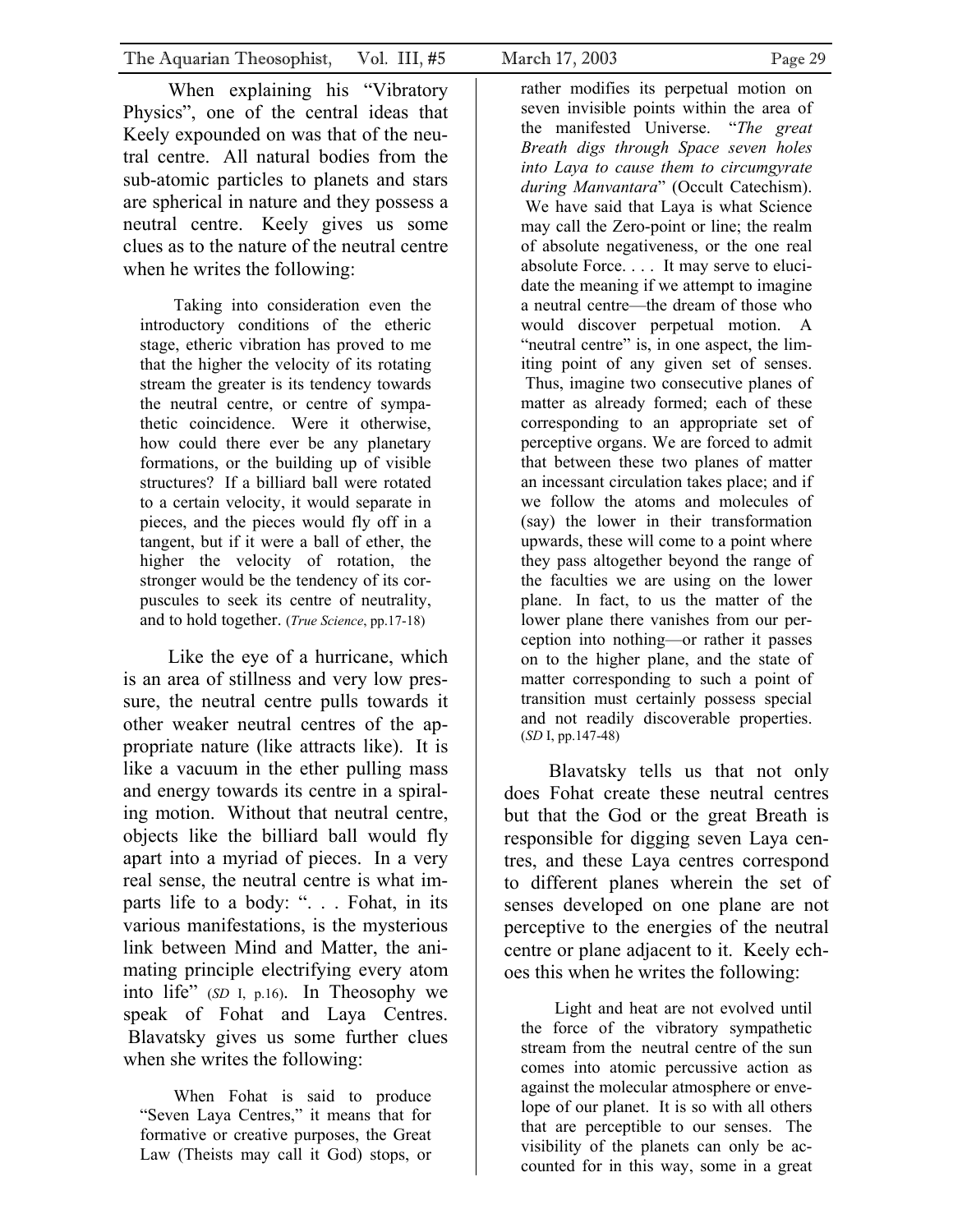degree, some in less. Innumerable thousands remain invisible to us by not having the conditions surrounding them, and associated with them, which favour the atomic and molecular antagonistic friction necessary to make them visible. (*True Science*, p.15)

The planets produce subsets of those neutral centres produced initially by our central sun. Earth is a system of globes (based on its own seven neutral centres) within a greater system (the neutral centres of our central sun). Certain energies emanated from our sun are vibratorally sympathetic to the neutral centre produced by our earth and as the great circulatory streams make their way about the solar system, sympathetic energies are pulled to the earth owing to their affinities, while the earth emanates other energies that join that great flow that makes its way in time back to the sun.

So we see that there are two systems, the terrestrial and the celestial which must work in harmony. There has to be an attraction between these two systems and that is what Keely explains:

Electricity is the result of three differentiated sympathetic flows, combining the celestial and terrestrial flows by an order of assimilation negatively attractive in its character. It is one of Nature's efforts to restore attractive differentiation. In analyzing this triple union in its vibratory philosophy, I find the highest order of perfection in the assimilative action of Nature. The whole condition is atomic, and is the introductory one which has an affinity for terrestrial centres, uniting magnetically with the Polar stream, in other words, uniting with the Polar stream by neutral affinity. The magnetic or electric forces of the earth are thus kept in stable equilibrium by this triune force, and the chords of this force may be expressed as  $1<sup>st</sup>$ , the dominant,  $2<sup>nd</sup>$ , the harmonic, and  $3<sup>rd</sup>$ , the enharmonic. . . . The unition of the two prime thirds is so rapid, when the negative and the positive conditions reach a certain range of vibratory

motion, as to be compared to an explosion. During this action the positive electric stream is liberated, and immediately seeks its neutral terrestrial centre, or centre of highest attraction. (*True Science*, pp.15- 16)

What exactly is Keely trying to explain here? First of all what is this "positive electric stream" that is seeking its "neutral terrestrial centre"?

Keely gives us a clue to this later on. He writes:

The action of the magnetic flow is dual in its evolution, both attractive and propulsive. The inclination of the plane on which the subtle stream moves, either to the right or to the left, has nothing to do with positive or negative conditions. The difference in conditions of what is called, by electricians, positive and negative electricity, is the difference between receptive and propulsive vibrations. They can be right or left receptive, or right or left propulsive. The positive vibrations are the radiating, the negative vibrations are the ones that are attracted toward the neutral centre. (*True Science*, p.17)

Because this "positive electric stream" is seeking its neutral centre, this must be what Keely refers to above as negative vibrations, the electron being one correlative of this vibration. With this clue at hand, it seems that Keely was explaining above how the earth maintains its negative electrical charge. The following is a short description of lightning:

A new theory, suggesting that the electrical polarization in a thundercloud may cause precipitation rather than be a consequence of it, postulates that the electrical potential existing between the ionosphere — the highest layer of the atmosphere and the earth — initiates the polarization in a thundercloud. According to this theory, the upward flow of warm air through a thundercloud carries with it positively charged particles. These accumulate at the top of the cloud and attract negative charges from the ionosphere.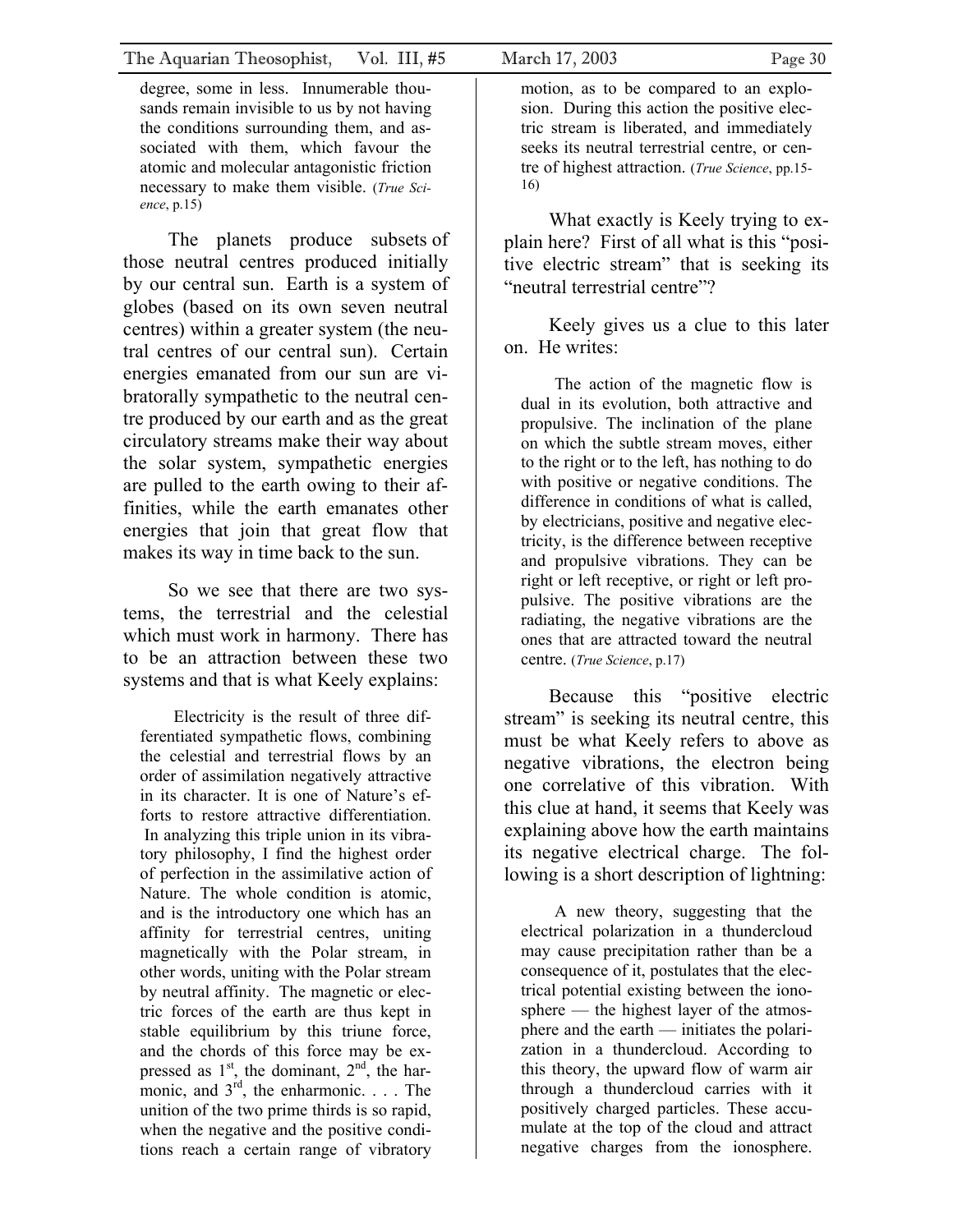The negative charges are carried to the base of the cloud by powerful downdrafts at the periphery of the cloud, thus preventing oppositely charged particles from neutralizing each other. (*Infopedia*, "Lightning")

In this theory the ground, the lower edge of the cloud, and the higher surface of the cloud work as a giant capacitor causing the discharge from cloud to ground. The reason for this, other than to cause rain, is as said above:

Many meteorologists believe that this is how a negative charge is carried to the ground and the total negative charge of the surface of the earth is maintained. (*Infopedia*, "Lightining")

Keely has given us a wonderful illustration of the harmony that exists between the celestial force ionizing the upper atmosphere which in turn leads to radiation emanating from overly excited electrons causing "thermal concentration" and "aqueous disintegration" (evaporation) at the surface with positive ions being carried to the top of the clouds through the rising of the warm moist air. Here we are given an example of the positive vibrations in the form of radiant heat and the negative vibrations in the form of lightning. Remember that "[l]ight and heat are not evolved until the force of the vibratory sympathetic stream from the neutral centre of the sun comes into atomic percussive action as against the molecular atmosphere or envelope of our planet." So the atmosphere of the earth acts as a transformer taking the celestial force and modifying it into the light and heat that can be used to drive the earth's living systems. How does this help us to understand zero-point energy?

First let us look at a conventional closed circuit system. Tom Bearden writes:

In the conventional 2-wire system a load is added to the source-antenna, allowing circulation of electron current in a closed circuit through the load and then through the ground return line back to and through the dipolar source-antenna. The only useful reasons for this "closed circulation" of the electrons are (1) it is simple, *easy*, habitual, and accepted, (2) all our components, instruments, and methodologies are developed in accordance with this usage, (3) one uses the electrons as a *working material fluid* to receive, transport, and discharge excess EM energy,

and (4) forcing the electrons back through the back emf *reloads* the spent electrons again with excess EM energy in the form of little ∇φ's (excess trapped energy density) upon each recycled electron.

Some of the excess ∇φ collected upon the electrons is expended in the load as useful work, but one half of the total is expended in driving the spent [electrons](without excess  $\nabla \phi$ ). Consequently all conventional 2-wire circuits, which return *all external electron-flow current loops back through the source*, are always underunity devices . . . . Eerily these conventional sources are already . . . *open systems receiving free energy from the vacuum, but they are hooked up and designed in a suicidal manner so as to use at least half of that freely extracted energy to re-close the system and shut off the influx of free energy.* Since at least some of the remaining half of the energy is lost in inefficiencies, frictional losses, etc., less than half the total free energy goes to the load. . . . (*Additional Information*, pp.4-5)

The earth is a giant dipole extracting energy from the vacuum (the celestial neutral centre) to drive its life systems. The earth's dipole is not exhausted in this process and should run indefinitely as long as the terrestrial neutral centre and the celestial neutral centre continue to exist. In like manner, a dipole can work as an antenna extracting energy from the terrestrial neutral centre (what he calls the vacuum). Bearden writes:

A method and apparatus for extracting bidirectional EM wave energy